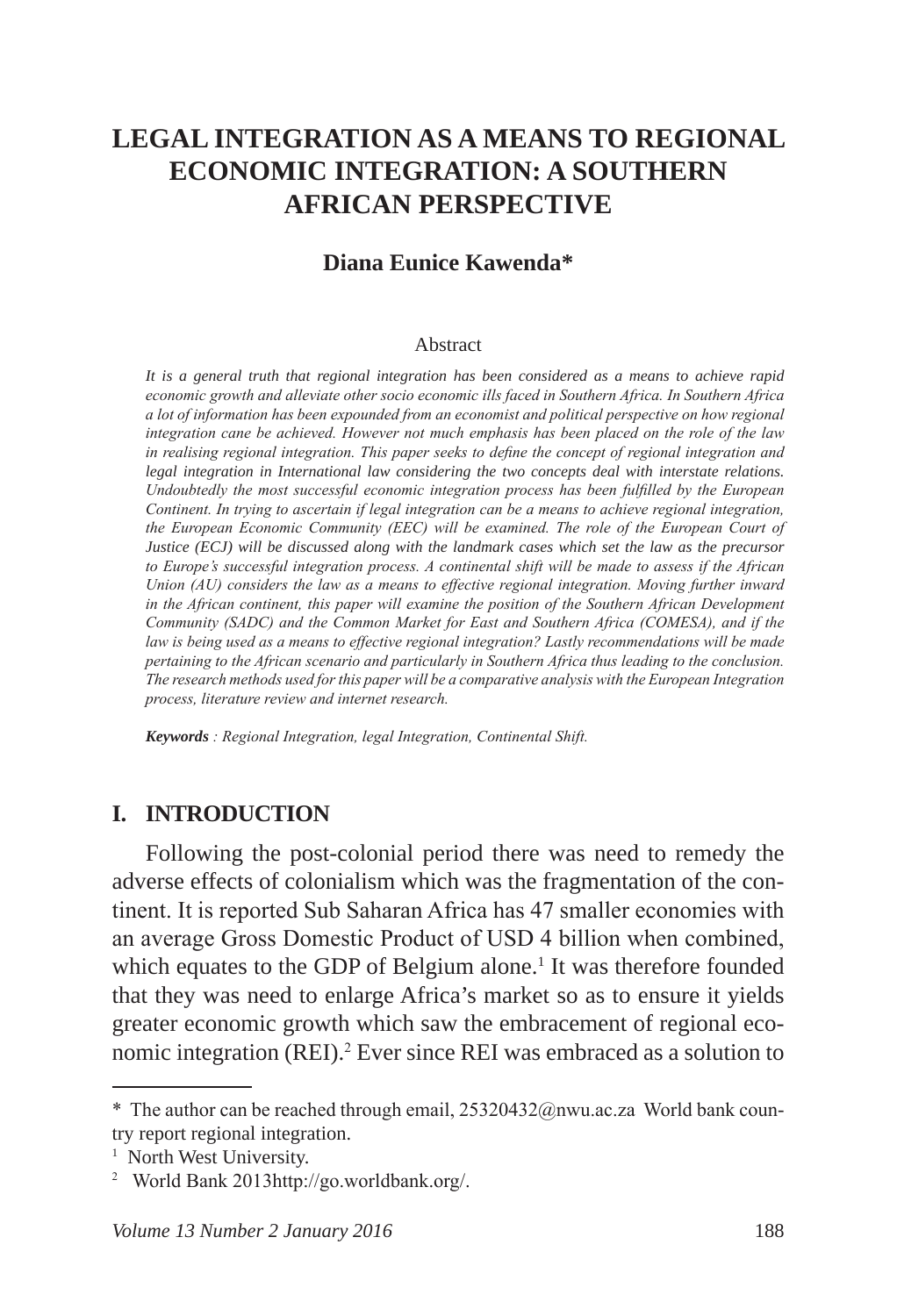Africa's economic problems there hasn't been much economic growth that has taken place. The rate at which the economic growth of Sub Saharan Africa takes place is rather slow. In the last decade growth has taken has taken place at a rate of 2.4 %. It till proves to be difficult to realise REI in sub Saharan Africa.

On the flip side of things Europe has been able to realise REI. When one examines the European model, one realises that the law was used as a tool to effectively realise REI in Europe. This paper will examine the European context of Integration and how the law has been used to achieve REI. An African continental perspective to integration will be assessed to determine if the African continent considers the law as a means to achieve REI. Attention will be given to the Southern African region to determine if the law is being used a tool to realise REI. If indeed the law can effectively spearhead REI perhaps the state and condition which befalls the Sub –Saharan region would improve.

### **II. THE CONCEPTS OF REI AND LEGAL INTEGRATION IN IN-TERNATIONAL LAW**

REI has been defined as:

*The co-ordinating of economic activities, with the aim of enhancing the development of countries or regions. It involves elimination of tariff and non -tariff barriers to the flow of goods; services and factors of production between a group of nations, or different parts of the same nation.<sup>3</sup>*

REI is a concept that developed post World war two, by means of clustering different member states within the same geographical area, to form a community that would work towards attaining economic and socio- political growth of that region.<sup>4</sup> Balassa has considered economic integration as a process and as a state of affairs.<sup>5</sup> He further considers

<sup>3</sup> UNECA Report *Assessing Regional Integration in Africa*. ECA policy research report 2004.

<sup>4</sup> Consider the Establishment of the ESCS and the EEC.

<sup>5</sup> Economists such as Balassa in The *theory of Economic Integration* 1 define economic integration as: "We propose to define economic integration as a process and as a state of affairs. Regarded as a process, it encompasses measures designed to abolish discrimination between economic units belonging to different national states; viewed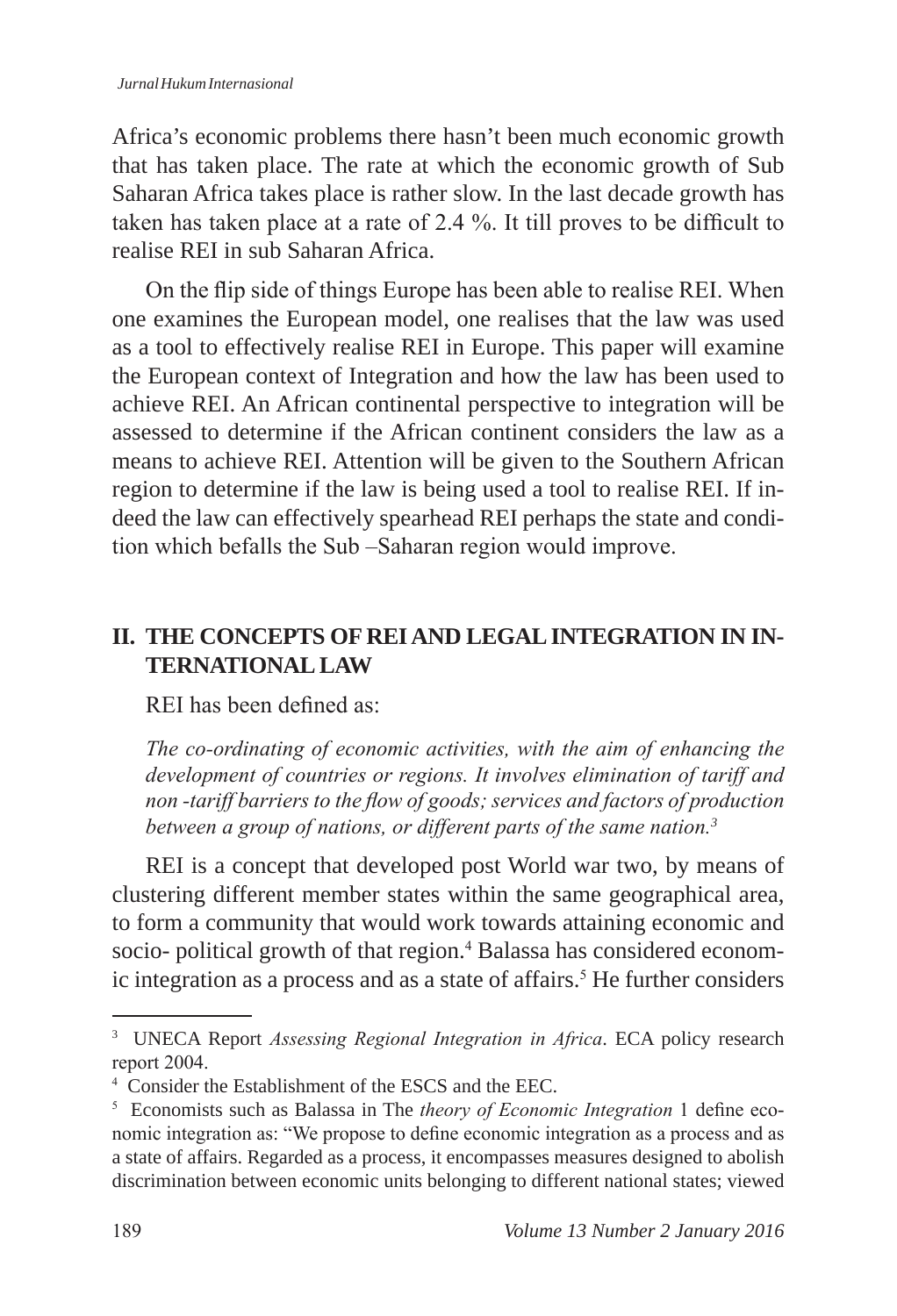the process to take place in the following stages:

- Stage 1- Free trade Area $6$
- Stage 2- Customs Union<sup>7</sup>
- Stage 3- Common Market<sup>8</sup>
- Stage 4- Economic Union<sup>9</sup>
- Stage 5- Complete Economic integration $10$

#### **A. IS REI GOVERNED BY INTERNATIONAL LAW?**

The process of REI is spearheaded by the signing of treaty agreements by member states which set out the norms and manner in which the community will function. These treaties have been described as constitutive treaties. Hartley asserts:

The constitutive treaties lay the foundations of the community, they may be regarded as the constitution of the community, and they set up the various organs of the community and grant them their powers. They also contain many provisions of a non-institutional nature which would not normally be found in a constitution……Appended to many of these treaties there are certain supplementary instruments and annexures and

as a state of affairs, it can be represented by the absence of various forms of discrimination between national economies.

<sup>6</sup> Balassa *The theory of Economic Integration* 2. "Tariffs and quantitative restrictions between the participating countries are abolished, but each country retains its own tariffs against non-member states."

<sup>7</sup> Balassa *The Theory of Economic Integration* 2. "Establishing a customs union involves, besides the suppression of discrimination in the field of commodity movement's within the union, the equalization of tariffs in trade with non-member countries."

<sup>8</sup> Balassa *The theory of economic integration* 2. "A higher form of economic integration is attained in a common market, where not only trade restrictions but also restrictions on factor movements are abolished."

<sup>9</sup> Balassa *The Theory of Economic Integration* 2. "An economic union, as distinct from a common market, combines the suppression of restrictions on commodity and factor movements with some degree of harmonization of national economic policies, in order to remove discrimination that was due to disparities in these policies."

<sup>10</sup> Balassa *The Theory of Economic Integration* 2."Finally total economic integration presupposes the unification of monetary, fiscal, social, and countercyclical policies and requires the setting up of a supranational authority whose decisions are binding for the member states."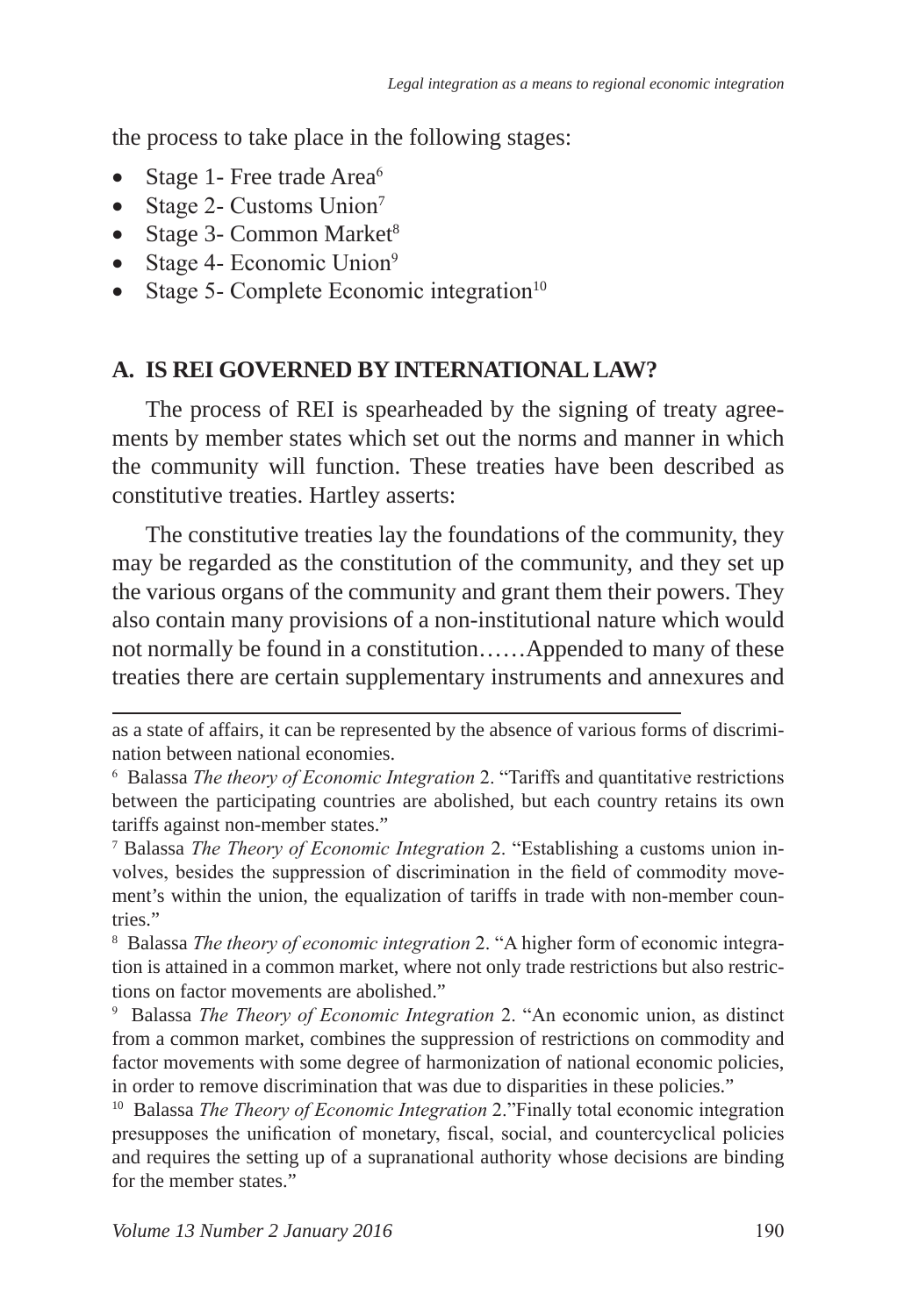protocols are an integral part of the treaty to which they relate.<sup>11</sup>

It is the signing of these constitutive treaties that has led to the emergence of community law. Community law is a form of international law which has a supranational character.<sup>12</sup> Fagoboyibe<sup>13</sup>alludes:

Essentially supranationalism implies the existence of an organisation capable of exercising authoritative powers over its member states. This is the point where supranational organisations are different from inter-governmental institutions, since the latter are merely forums for inter-state cooperation.<sup>14</sup>

The supra national quality of community law has altered the general understanding of international law. There has been much debate amongst international law scholars whether community law must be considered as a form of international law, bearing in mind its Sui genris character that is distant from the general understanding of international law.<sup>15</sup> Marquis has made the following observation:

13 Fagabayibo *Common Problems affecting Supranational attempts in Africa*. 2013 PER 33.

<sup>14</sup> Fagabayibo *Common Problems affecting Supranational attempts in Africa*.2013 PER 33; Pescatore in his book *The law of integration* defines supranationality as: … the recognition by a group of member states of a complex of common interests, or more broadly, a complex of common values; the creation of an effective power placed at the service of these interests or values, finally, the autonomy of this power." 50.; Sodipe and Osuntogun *The quest for a supranational entity in West Africa*, 2013 PER 271: "The reality is that even when an organisation possesses all of the elements of supranationalism, there are still some embedded features of inter-governmentalism."

<sup>11</sup> Hartley TC *The foundations of European Community Law* 93.

<sup>&</sup>lt;sup>12</sup> Hay P 1965 U.III.L.F 733 "Economic integration in post-war Europe has created a new organizational form for the co-operation and association of states. Described as "supranational" these organisations possess both independence from and power over their constituent states to a degree which suggests the emergence of a new federal hierarchy and which goes far beyond traditional intergovernmental cooperation in the form of international organisations.''733.

<sup>&</sup>quot;The EU however has exclusive competence over matters such as its customs union, economic and monetary policy, competition laws, common international trade policy, the common fisheries policy and the conclusion of some international agreements

<sup>15</sup> Verdross 1949 Am.J.Int'L 435; Hartley Elivira and Pinedo *EC and EEA Law: A comparative study of Effectiveness of European law.* "Despite being based on treaties drawn up in accordance with international law, community law has increasingly distanced itself from international law. The fundamental reason for this evolution lies in the differing objectives of the two legal orders: whereas international law relates to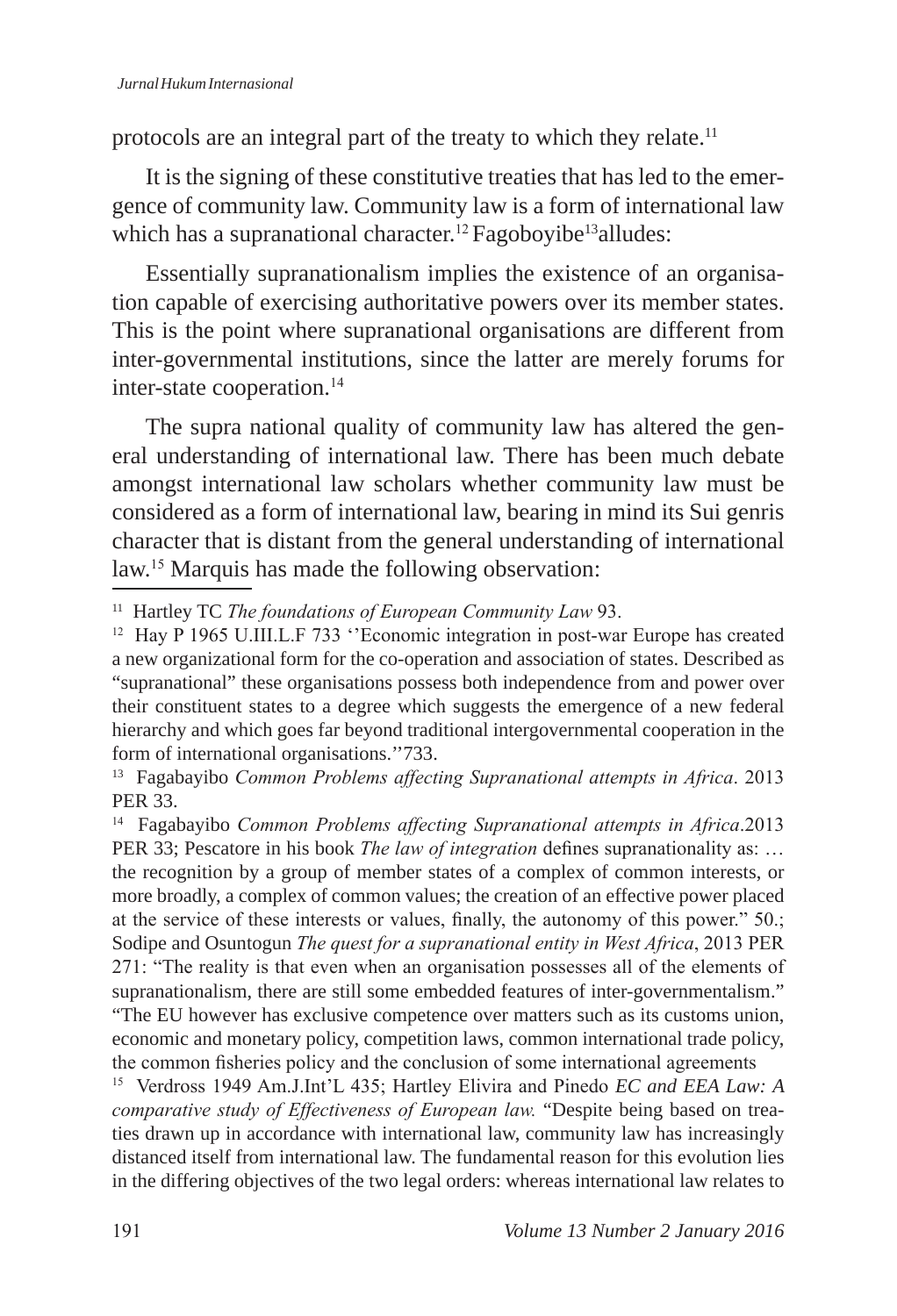From a legal standpoint, the institutional structure of the community raises the question of whether the treaties should be interpreted narrowly, as classic international law, nor constitutional law, but rather a "new third legal order" not derivative from, but existing autonomously beside or between, the traditional national and international legal orders.<sup>16</sup>

Marquis alludes that the traditional approach of international law must be maintained and community law has created a new legal order. On the other hand Verdross is of the idea that, it is not viable for community law to be considered distinct from international law; rather it must be a component of international law.17

Either, we place the new concept of the internal law of a community of states apart from the concept of international law (If one was like Alf roos, to restrict the concept of international law exclusively to the rules regulating the relations between sovereign legal communities; or this by far better- one must adopt a wider concept of international law and then distinguish these two groups within the concept of international law. Such expansion, justified by the historical development of the traditional concept of international law, leads to the dissolution of the original mixed concept of international law. We therefore define international law as the law of the community of states.18

International law can never be given a narrow approach but must be

<sup>17</sup> Verdross 1949 Am.J.Int'L 438.

the resolution of conflicts in law between states, community law is designed to promote integration between its member states and furthermore to create direct effects by directly conferring rights and imposing obligations on individual and enterprises within the member states. For this reason EC law is frequently defined as sui-genris order distinct from, though closely linked to both international law and the laws of the various member states."27.

Marquis 1977 J.Int L &Com 210 "By permitting individuals and enterprises to appeal institution decisions, the EEC treaty makes a significant departure from traditional international law, which has generally permitted only states to sue."210; Hay P 1965 UIII.L.F 741 "Attempts to give content to the *sui generis* concept have resulted in new terms of art: that community law is the 'internal law of the community of states("*internes Staatengemeinschafts-recht*" –Verdoss).

<sup>18</sup> Verdross 1949 Am.J.Int'L 439."If one looks therefore, at international law from the point of view of its creation, there can be no doubt that it must be considered as the law of the community of states since, it is being created nearly exclusively by the co -operation of states."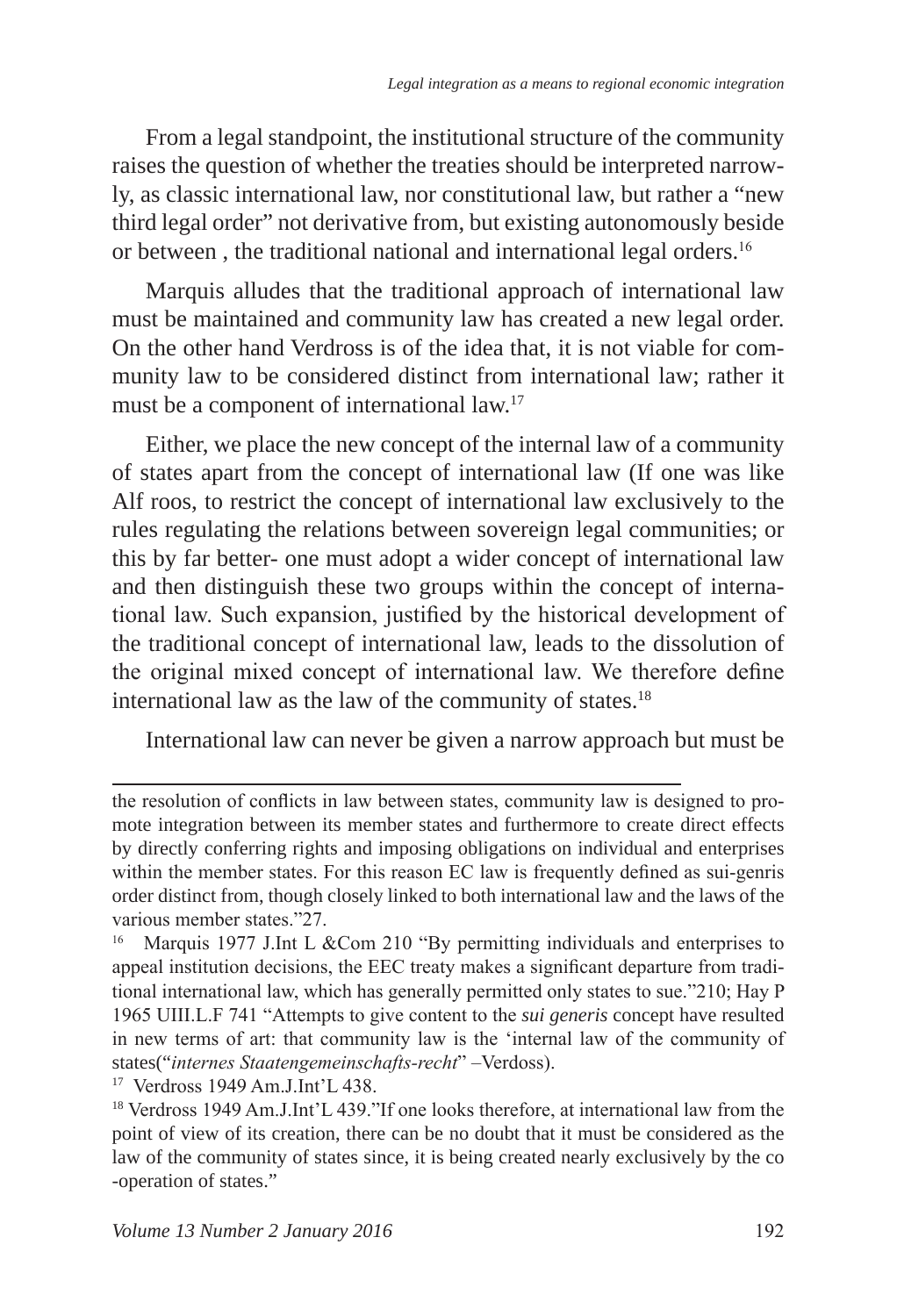broad to suit the dynamics of change which takes place on the international legal landscape. Hartley also states:

The community legal system was created by a set of treaties. It depends for their validity on international law. Ultimately therefore community law is a subsystem of international law. However if a group of states conclude a set of treaties to govern their relations with each other in a given area, international law permits them to create a new system of law that is self-contained and separate from international law. The normalities of international law will not necessarily apply within that system.<sup>19</sup>

 When REC's forge their relationships by means of a treaty they have entered into the arena of international law. The *Vienna convention on the law of treaties* defines a treaty as: 20

Treaty means international agreements concluded between states in written form and governed by international law whether embodied in a single instrument or in two or more instruments or in two or more related instruments and whatever its particular designation.

As long as a treaty is the basis for an agreement such treaty will be governed by international law despite its uniqueness. The unique feature of such a treaty does not render it impossible for one to assert it as international law. Community law is a form of international law although unique.

For the purposes of REI, international law of a supranational nature is the driving force which drives the REI agenda forward. Even economists such as Balassa state:

Finally total economic integration presupposes the unification of monetary, fiscal, social, and countercyclical policies and requires the setting up of a supra-national authority whose decisions are binding for the member states.<sup>21</sup>

For the purposes of REI, it is essential to depart from the main understanding of international law and adopt a supra national authority

<sup>19</sup> Hartley TC *The foundations of European Community* law 89.

<sup>20</sup> Article 2 *Vienna Convention on the law of treaties*. (1969).

<sup>21</sup> Balassa *The Theory of Economic Integration*. 2.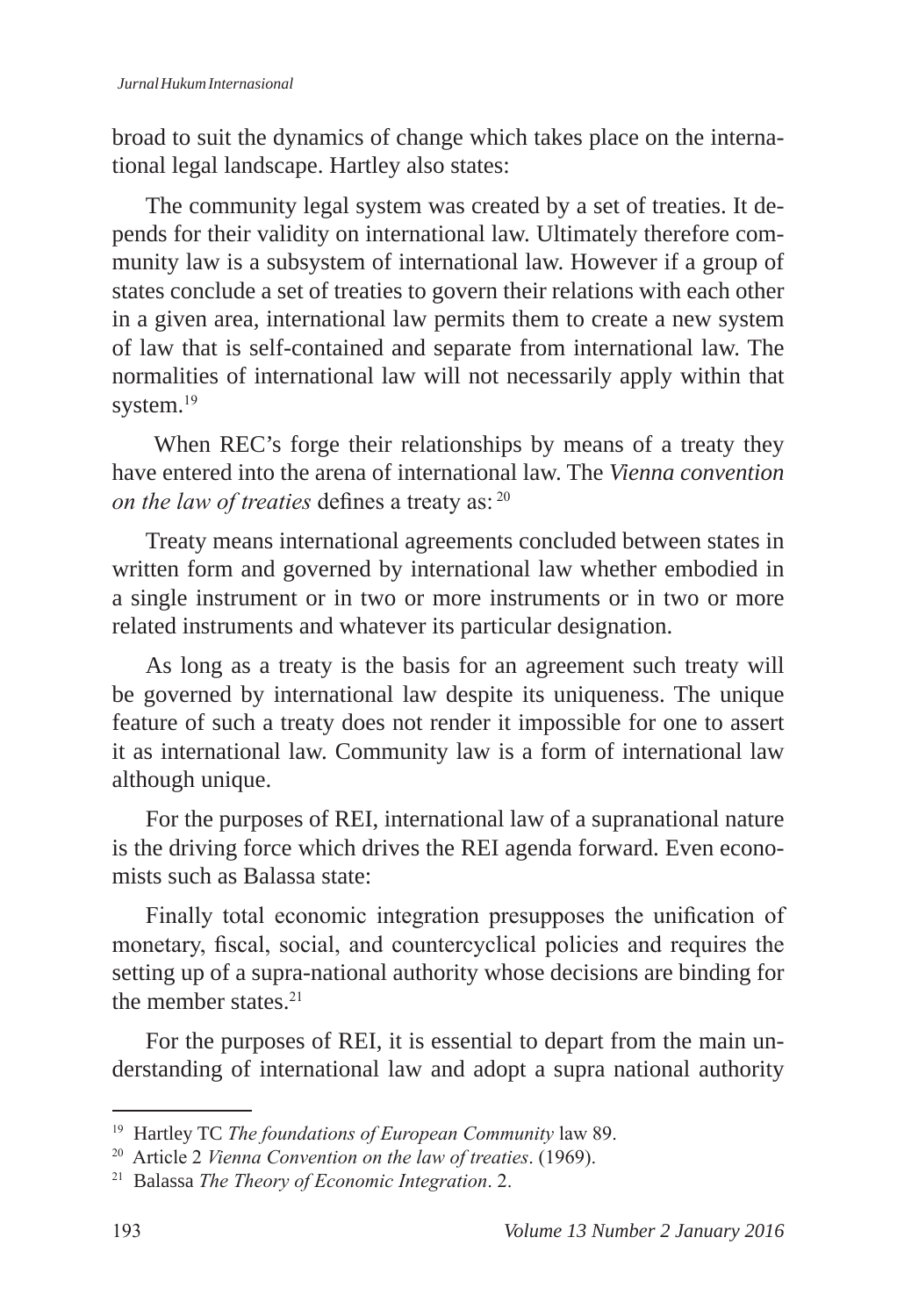so as to fully realise REI. However the fact that community law has adopted a different approach from the traditional understanding of international law must not per-ser ultimately dismiss community law as international law. REI and international law can never be divorced from each other.

#### B. LEGAL INTEGRATION AS A MEANS TO ACHIEVE REI

Ideally, consistency in the application of treaties and all protocols relating to regional economic blocs lays the foundation for the successful realisation of REI in totality. To enable such a foundation to be laid there is need for the application of such laws emanating from these REC's to be uniformly applied by the member states in their own municipal laws.<sup>22</sup>

The means to achieve uniformity is by means of legal integration. Mancuse defines legal integration as:

Legal integration is a legal technique aimed at eliminating differences between national provisions by replacing them with a unique and identical text for all states involved.<sup>23</sup>

Political scholars have acknowledged that the process to achieve uniformity of the laws is through legal integration. Political scholars have defined legal integration as:

By legal integration, our dependant variable, we mean the gradual penetration of EC law into the domestic law of its member states. This process has two principal dimensions. First is the dimension of formal penetration, the expansion of the types of supranational legal acts, from treaty law to secondary community law, that take precedence over domestic law. Second is the dimension of substantive penetration, the spilling over of community legal regulation from the narrowing economic domain into areas dealing with issues such as occupational health, safety, social welfare, education and even political participation rights.<sup>24</sup>

<sup>22</sup> Mancuse 2011 J.Comp.L 146.

<sup>23</sup> Mancuse 2011 J.Comp.L 148.

<sup>24</sup> Barley and Mattli 1993 IO 41.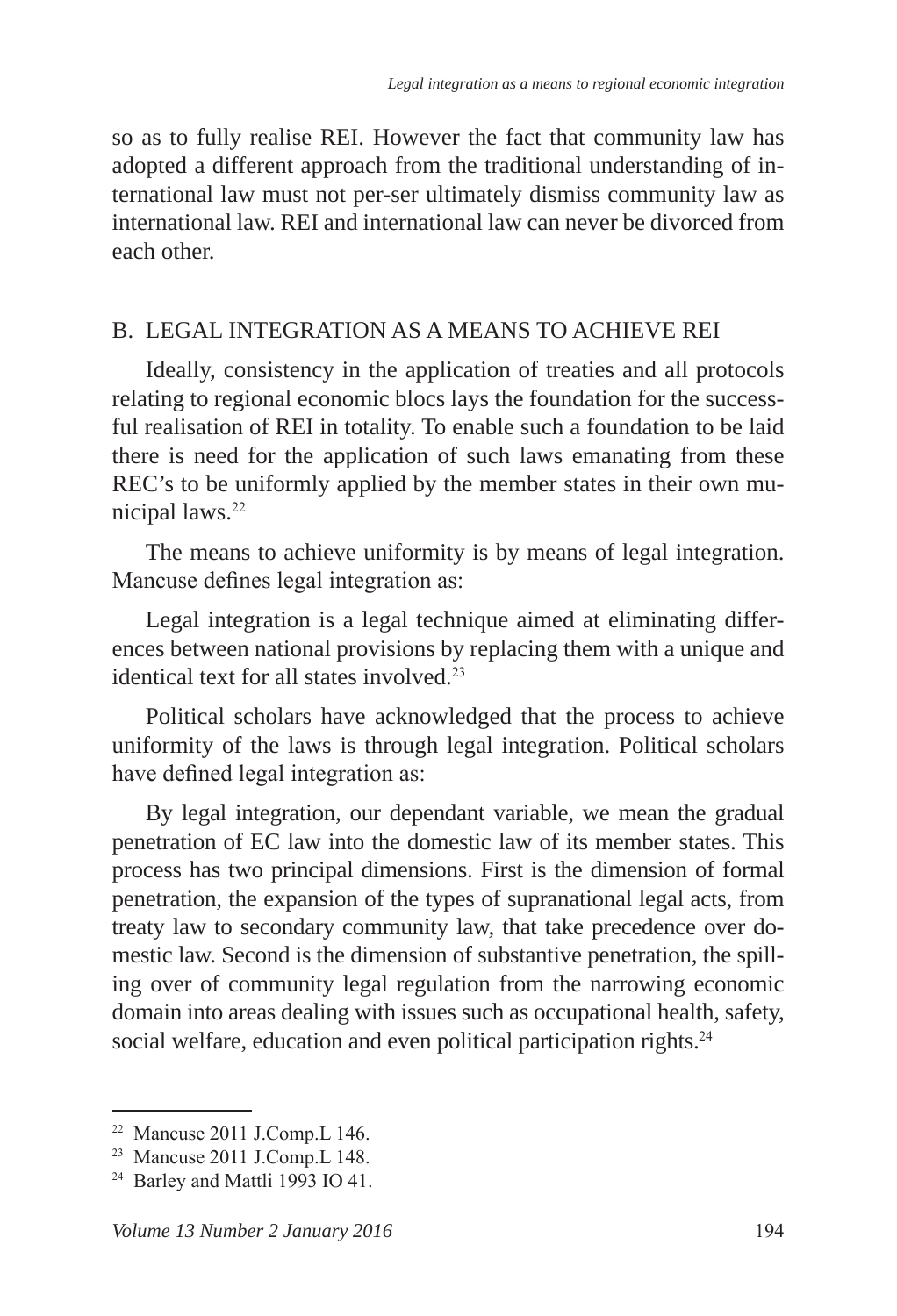Oppong<sup>25</sup> further supports this points and explains the importance of legal integration for the purposes of regional economic integration as he states:

*…..effective economic integration is the product of properly structuring and managing, within well –defined legal frameworks, vertical, horizontal and vertico- horizontal relations among states, legal systems, laws and institutions. In other words a community must have well-structured and managed relations between itself and other legal systems as a necessary condition for its effectiveness…..<sup>26</sup>*

Within the domain of interstate cooperation it is prudent for the legal foundations of the REC's to be consistent and portray a unison approach in the manner in which the policies, treaties and protocols are interpreted and applied. Pitarakis and Tridmas have suggested:

A reliable legal system adds credibility to private economic exchanges enforces contracts, protects economic freedoms and reigns in arbitrary state power. It secures that no individual, in either private or public capacity, places itself above the law, protects agents from arbitrary decisions and reduces economic uncertainty.<sup>27</sup>

One can ascertain that uniform application of laws brings consistency and certainty to the REC's. Such is however made possible by means of legal integration which is made possible by the community operating at a supranational level. Consistency and certainty avails economic certainty which marks successful REI. Legal integration has proven to be the steer that directs the process of REI in full within the European context.

## **III. REI AND LEGAL INTEGRATION IN THE EUROPEAN CON-TEXT**

REI in Europe emerged when the European Coal and Steel and Community (hereinafter referred to as ESCS) was formed under the *Treaty establishing the European Coal and Steel and Community* (hereinafter

<sup>25</sup> Oppong *Legal Aspects of Economic Integration in Africa.*

<sup>26</sup> Oppong *Legal Aspects of Economic Integration in Africa.* 31.

<sup>&</sup>lt;sup>27</sup> Pitarakis and Tridmas 2003 EJLE 360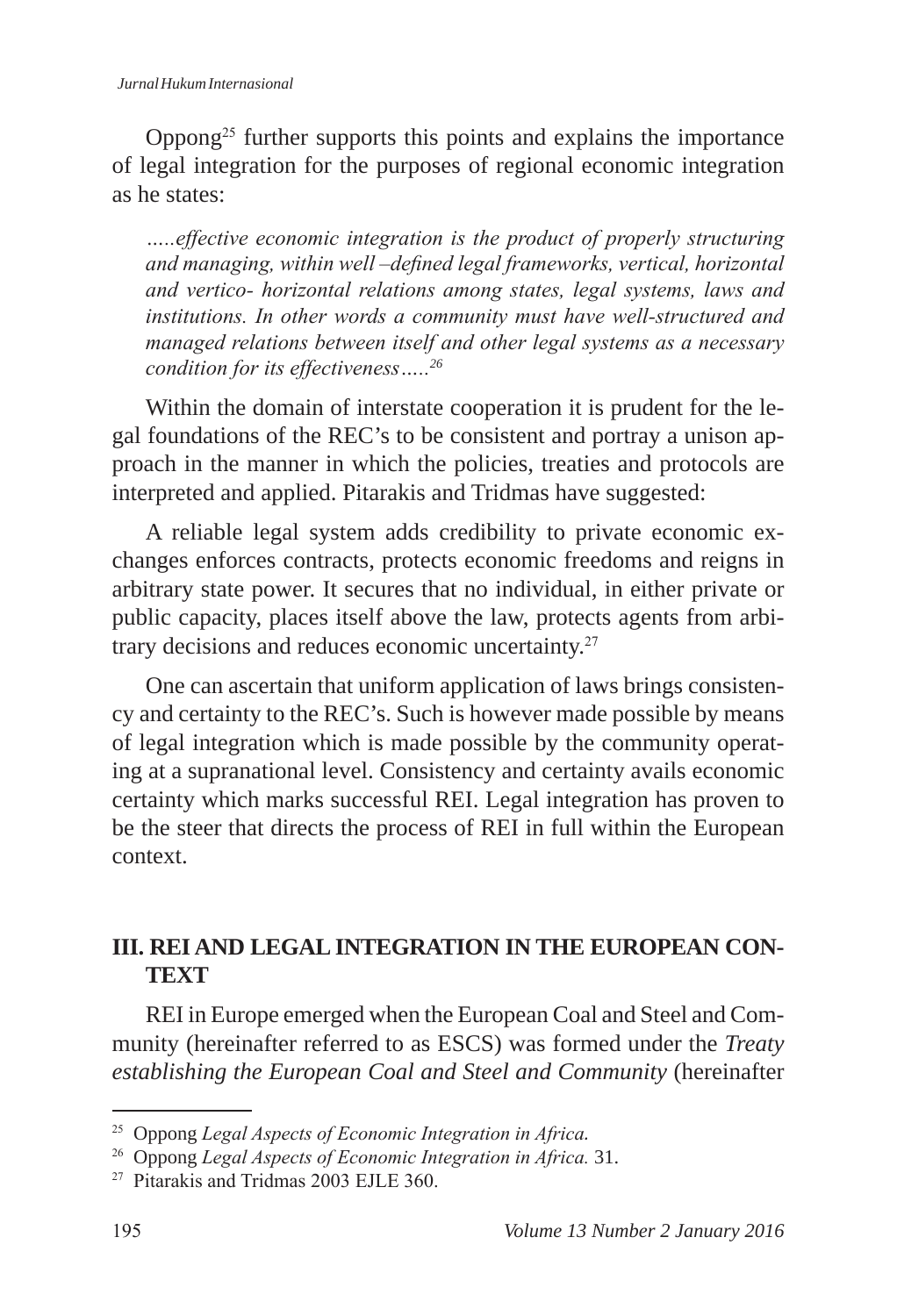referred to as *Treaty of Paris*). After seven years it became the predecessor of the European Economic Community (hereinafter referred to as EEC) which was formed under the *Treaty establishing the European Economic Community (hereinafter referred to as <i>Treaty of Rome*).<sup>28</sup> The treaty of Rome clearly outlined the REI process within the member states. Its main objective was to integrate the economy of the member states. Article 2 of the treaty reads:

The community shall have as its task, by establishing a common market and progressively approximating the economic policies of member states to promote throughout the community a harmonious development of economic activities, a continuous and balanced expansion, and an increase in stability, an accelerated raising of the standard of living and closer relations between the states belonging to it.<sup>29</sup>

The EEC was able to progress throughout the five stages of REI and it marked the completion of the REI process in the EEC. However the successful completion of the REI process within Europe, cannot be explained without addressing the role of the legal integration in ensuring REI within the EEC.

#### A. JUDICIAL ARMS AS THE DRIVING FORCE TO LEGAL INTE-GRATION

The judicial arm can never be underestimated when it came to the realisation of REI in Europe. The ECJ was the main driving force that acted as the guardian of the Treaty of Rome.<sup>30</sup> It derived its powers from the Treaty of Rome which provided under article 164: "The court of justice shall ensure that in the interpretation and application of this trea-

<sup>&</sup>lt;sup>28</sup> *Treaty of Rome* signed on the 25<sup>th</sup> of March 1957 and entered into force on the 1<sup>st</sup> of January 1958. Article 1 reads: "By this treaty, the high contracting parties establish among themselves EEC. Member states included: Belgium, Denmark, Germany, France, Ireland, Italy, Luxemberg, Netherlands, and United Kingdom.

<sup>29</sup> Article 2 treaty of Rome.

<sup>&</sup>lt;sup>30</sup> Tam *The history of the court of justice of the EU* has stated: "For the historian, there is nothing surprising in the fact that the court actually took advantage of the legal possibilities offered by the European treaties to further the project once it was started on a less ambitious scale." 12.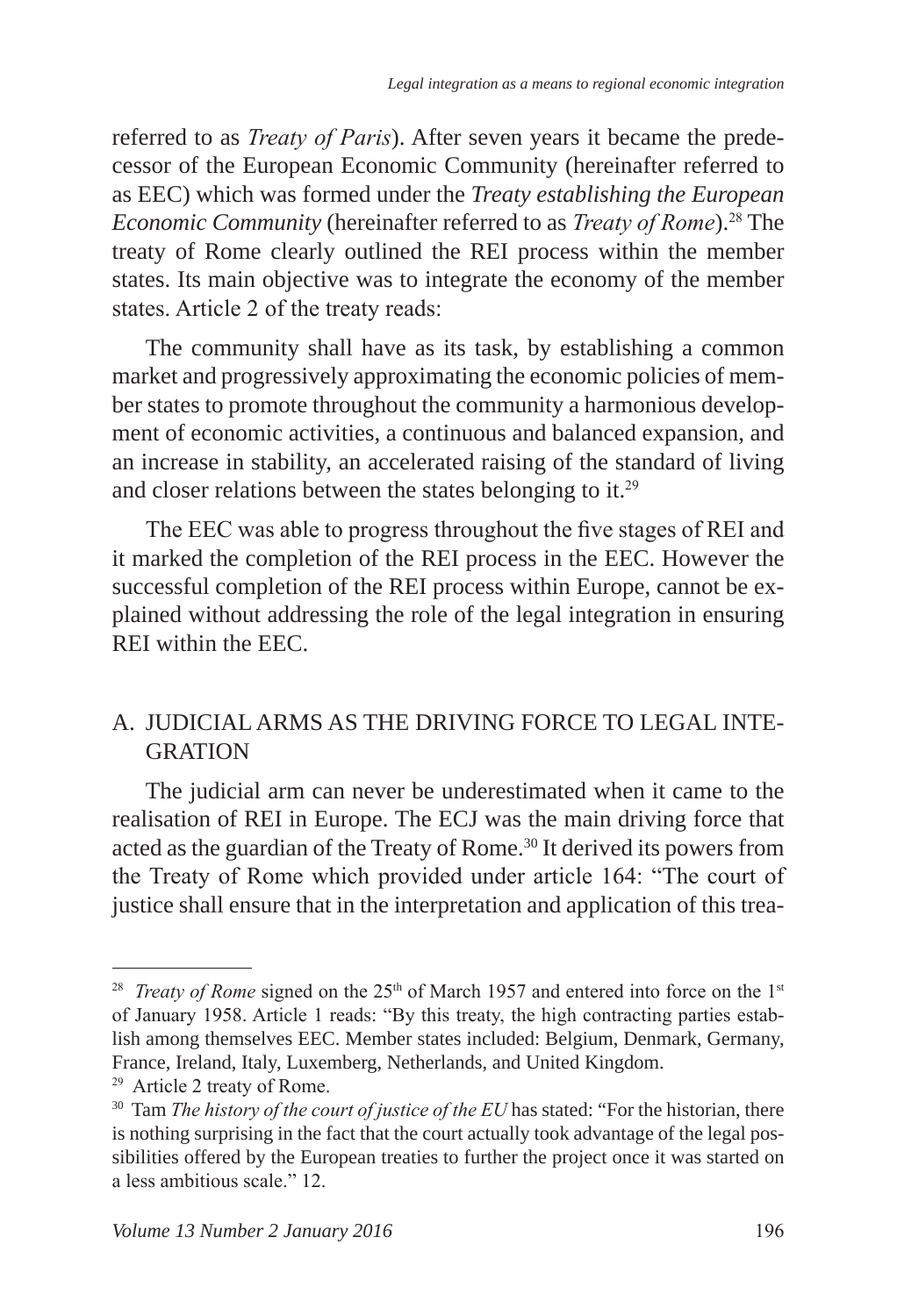ty the law is observed."31 Kelman and Schmidt have also stated "The European Court of Justice (ECJ) has played an indispensable role as a motor for European Integration."<sup>32</sup> It ensured that its decisions would lead to the uniform application and consistency of all protocols related to it so as to achieve REI.

Barley and Mattli<sup>33</sup> have stated:

*The European Court of Justice has been the dark horse of European integration, quietly transforming to Treaty of Rome into a European Community (EC) constitution and steadily increasing the impact and scope of EC law. While legal scholars have tended to take the court's power for granted, political scientists have over looked it entirely.<sup>34</sup>*

Article 4 of the Treaty of Rome gave the ECJ the mandate to ensure that the member states implement and adhere to the provisions of the treaty.<sup>35</sup> Pescatore<sup>36</sup> considers this to be the doctrine of effective power whereby the ECJ would take decisions which were binding on the states.37 The decisions of the ECJ pertaining to the Treaty of Rome reigned supreme over decisions made by the member states' municipal courts. This signalled that municipal courts no longer had absolute judicial sovereignty but instead yielded their decisions pertaining to the Treaty of Rome to a higher authority which was the ECJ.

The ECJ was empowered to interfere with the laws of member states by means of Article 177 of the Treaty of Rome which read:

The court of justice shall have jurisdiction to give preliminary rulings concerning:

a) The interpretation of this treaty.

<sup>36</sup> Pescatore *Law of Integration*.51.

<sup>&</sup>lt;sup>31</sup> Article 177 of the Treaty of Rome.

<sup>&</sup>lt;sup>32</sup> Kelemen and Schmidt 2011 J' E, P, P 1.

<sup>33</sup> Barley and Mattli 1993 IO 41.

<sup>34</sup> Barley and Mattli 1993 IO 41.

<sup>&</sup>lt;sup>35</sup> Article 4 of the Treaty of Rome reads:" The task entrusted to the community shall be carried out by the following institutions: The court of justice. Europe before the court."

<sup>&</sup>lt;sup>37</sup> Pescatore *Law of Integration*: To take decisions which are binding on states, to lay down rules of law which they must respect, to pronounce judicial decisions, determining the law, these are the kind of powers which go into the making of a supranationality. 51.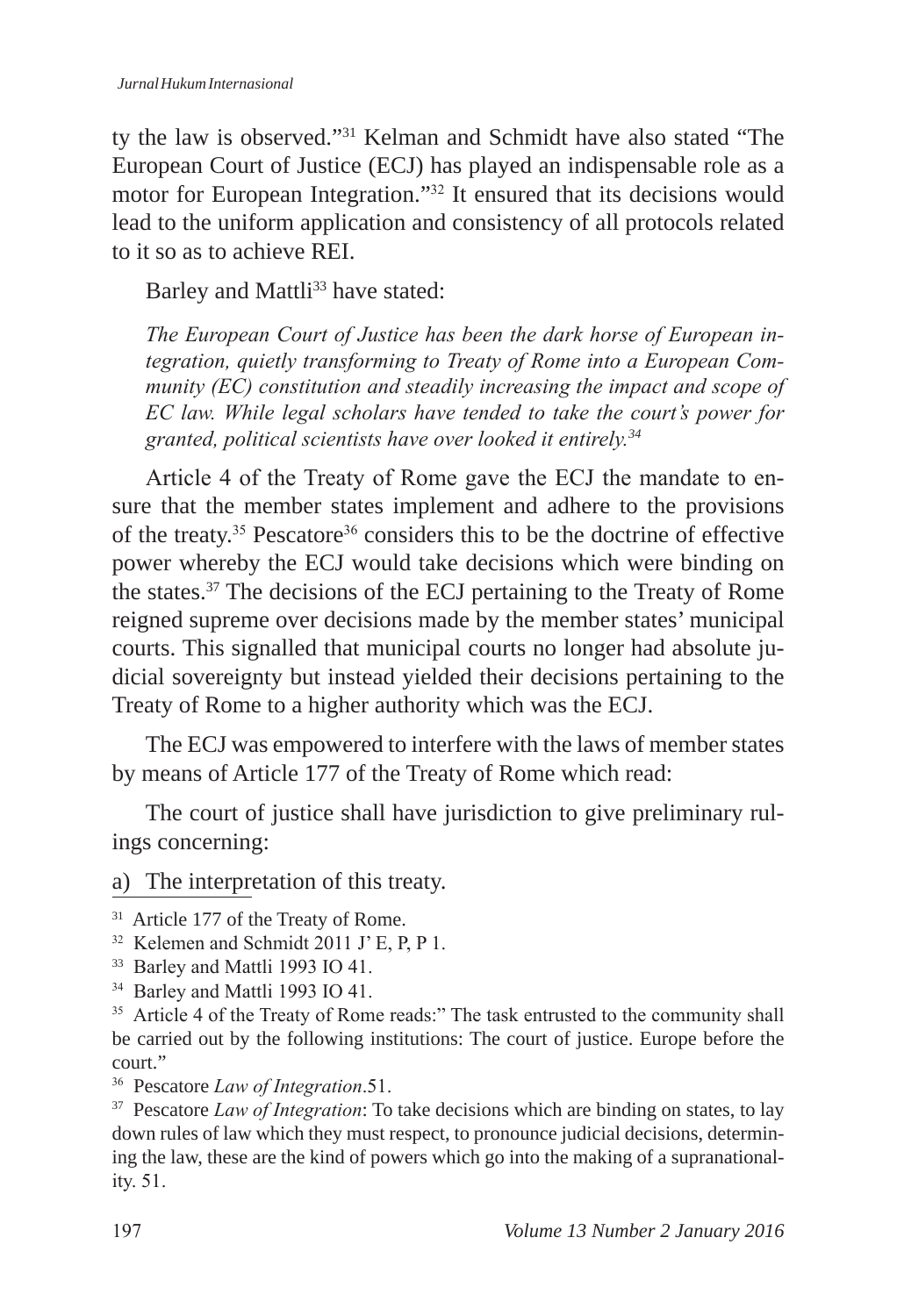- b) The validity and interpretation of acts of the institutions of the community
- c) The interpretation of the statutes bodies established by an act of the council where these statutes so provide.

Where such a question is raised before any court or tribunal of a member state, that court or tribunal may, if it considers that a decision on the question is necessary to enable it to give judgement, request the court of justice to give a ruling thereon.

In this regard the highest court of the member states' municipal laws had to consult with the ECJ before making any ruling that concerned the implementation of the treaty of Rome. In England I the courts stated in *R v Secretary of State of for transport Ex p Factortame:*

If we say that sovereignty means the ability to legislate independently of any other state, if it means that our domestic laws will prevail over all other external laws then the UK long gave up some of its sovereignty.<sup>38</sup>

The negative effect of Article 177 of the treaty of Rome was that member states yielded their judicial sovereignty as a means of ensuring that Legal integration is achieved for REI to be realised. However it was necessary as Marquis points out:

Referral Jurisdiction is essential to achieve uniformity in the interpretation of community law. Lack of uniformity could well lead to community law being ignored, an occurrence which would undermine the viability of the community. The solution to the problem of the interrelationship between community law and municipal law depends in large measures upon referral jurisdiction.<sup>39</sup>

The means to which the ECJ would ensure consistency of the law in the EEC was keeping track of the manner in which the laws would be interpreted within the municipal courts, so that a unison approach to all legal issues would be followed within the EEC. Pescatore<sup>40</sup> has provided:

 $38$  No  $(7)$   $(2001)$ .

<sup>39</sup> Marquis 1978 J.INt.L &Com 212.

<sup>40</sup> Pescatore *Interpretation of Community Law and the Doctrine of Acte Clair* 30.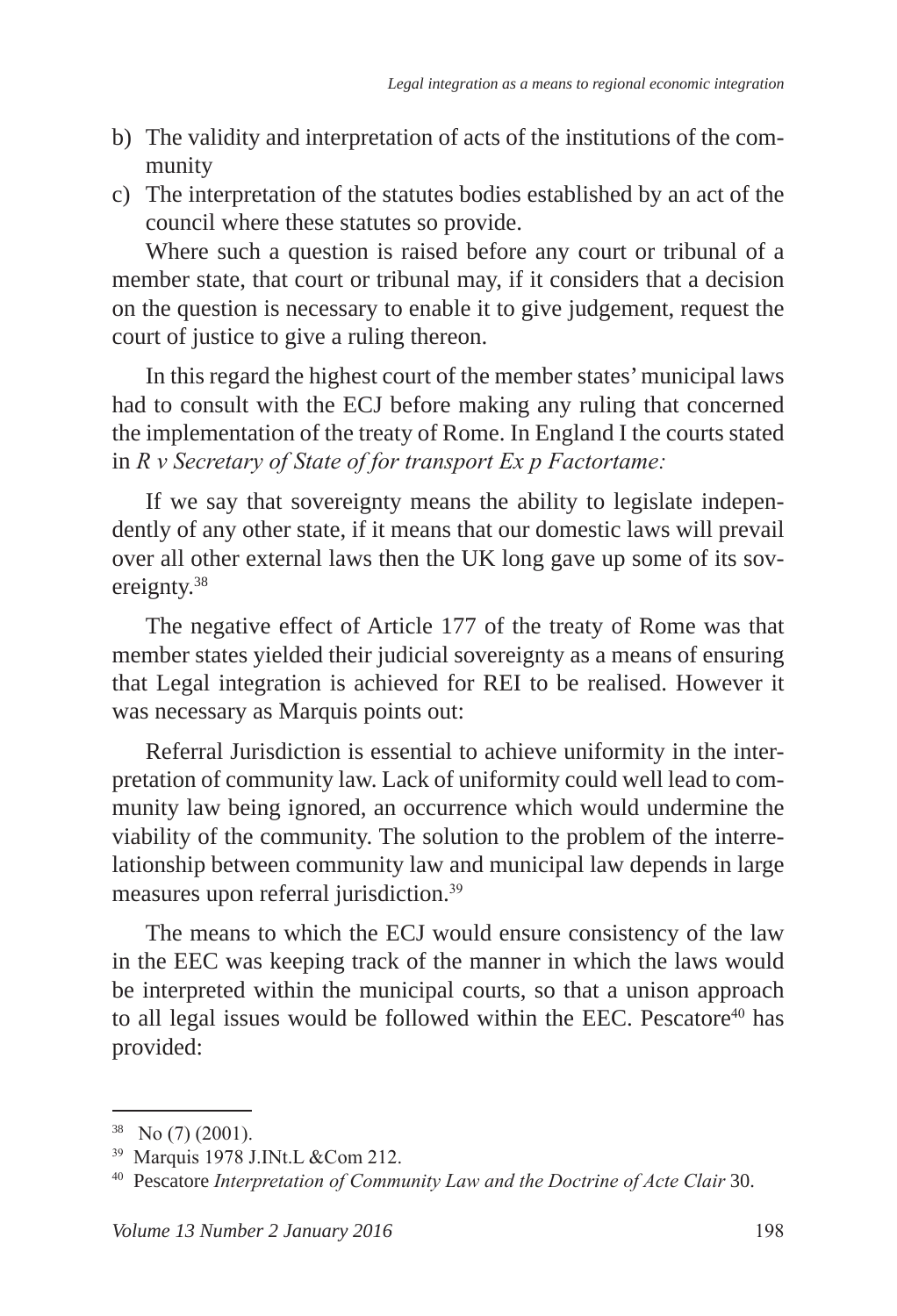*Community law must have the same substantive meaning wherever they are applied. The procedure of preliminary rulings in the communities has proved to be the most practical means for setting controversies rapidly and eliminating distortions about the meaning of common rules…… what matters is not only unity of content but also uniformity of validity and efficacy. In fact the disturbance to the functioning of the communities would be much greater if the same rules did not have, in the different member countries the same kind of effect. The fact that certain rules would be effectively applied in some member countries, whereas in others their implementation would be hampered or even rendered impossible, would have a much more disruptive effect on the community system. This raises a problem of efficacy.<sup>41</sup>*

 For efficacy of the EEC to permeate the preliminary rulings ensured such and led to legal certainty which in turn resulted in economic certainty. There was however some resistance from some member states pertaining to the use of the preliminary rulings.42It is this writer's opinion that Article177 can be viewed as the carrier of other facets of legal integration such as the supremacy of community law and the transfer of sovereignty.

#### B. SUPREMACY OF THE EEC TREATY

Bearing in mind they are two different types of laws within the EEC, which are the municipal laws of the member states and the community laws, most times the municipal courts and the ECJ have had to answer the question pertaining to conflict between the two systems, which laws prevails over the other? In France the court of *cassation criminal chamber* in the *Ramel Case* provided: "The treaties and binding community acts have an authority superior to the French laws."<sup>43</sup>The Belgian courts also emphasized that the types of legal systems involved have different sources of law. In the case of *Minister of Economic affairs v Fromagerie Franco Suisse* the court provided that a national law could never repeal a treaty provision. But a treaty provision can nullify a national law. It stated:

<sup>41</sup> Pescatore Interpretation of Community Law and the Doctrine of Acte Clair 30.

<sup>42</sup> Marquis 1978 J.Int.L&Com France, Italy and Germany.223.

<sup>43</sup> Case 80/1977.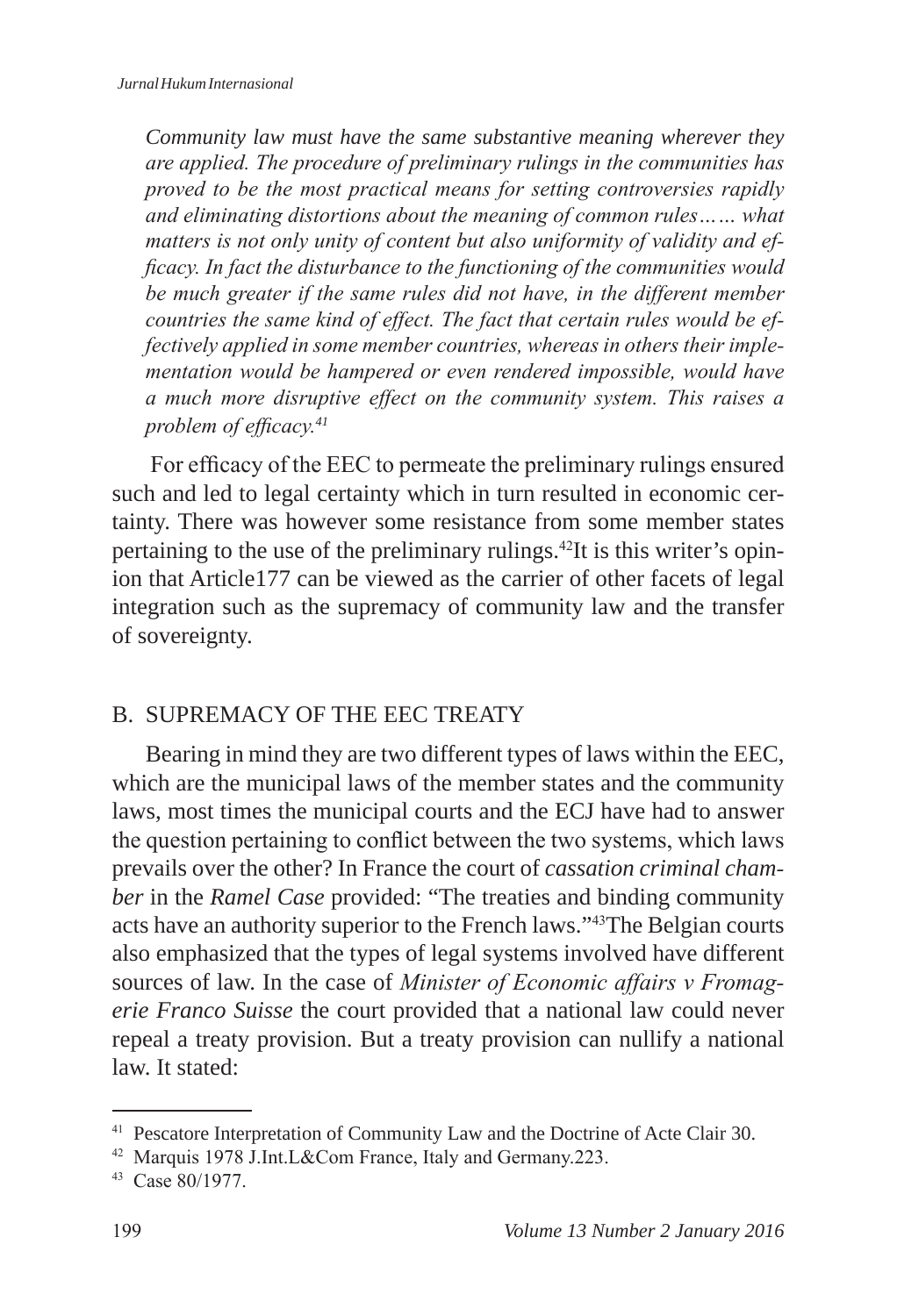*The rule that a statute repeals a previous statute in so far as there is a conflict between the two does not apply in the case of a conflict between a treaty and a statute. In the event of a conflict between a norm of domestic*  law and a norm of international law the rule established by the treaty shall *prevail.44*

From the above one can denote that the municipal legal order had to be subservient to the community legal order so as to fulfil the provisions of the Treaty of Rome, as a means to ensure uniform and consistent application of the law. In Britain, Lord Denning in the case of *McCarthy v Smith* <sup>45</sup> stated: "…..we are entitled to look to the treaty as an aid to its construction and even more, not only as an aid but as an overriding force. It is our bounden duty to give priority to community law. "<sup>46</sup> This position was also confirmed in the *Factorame Case*. 47

In Germany they was much resistance to the notion of community law being supreme over national law. The Frankfurt Administrative Court was against the idea of German basic law being subservient to community law.48 This matter was referred to the *Internationale Handelsgeselleschaft* which in turn referred the matter to the ECJ. The court of justice firmly maintained the supremacy of community law over municipal law. Oppong<sup>49</sup> alludes:

*The principle of supremacy should be distinguished from provisions often found in the founding treaties of communities that oblige member states to ensure the conformity of their laws with community law. In theory, such provisions are not conflict of laws resolution provisions. They look to the executive and legislature rather than the judiciary for action. Their violation will often be a breach of an international obligations remediable at the international rather than national level. What the principle of supremacy declares is that where national law is not in conformity with community law, national courts should give preference to and apply community law.50*

<sup>44 [1972]</sup> CMLR 330.

<sup>45 [1980]</sup> Case 129/79.

 $46$  No  $(7)$  (2001).

<sup>&</sup>lt;sup>47</sup> Lord Bridge stated: "The high court now has a duty to take account of and give effect to community law and where there is a conflict, to prefer community law to national law."

<sup>48</sup> Marquis 1978 J.INt.L &Com222.

<sup>49</sup> Oppong *Legal Aspects of Economic Integration in Africa* 48.

<sup>50</sup> Oppong *Legal Aspects of Economic Integration in Africa* 48.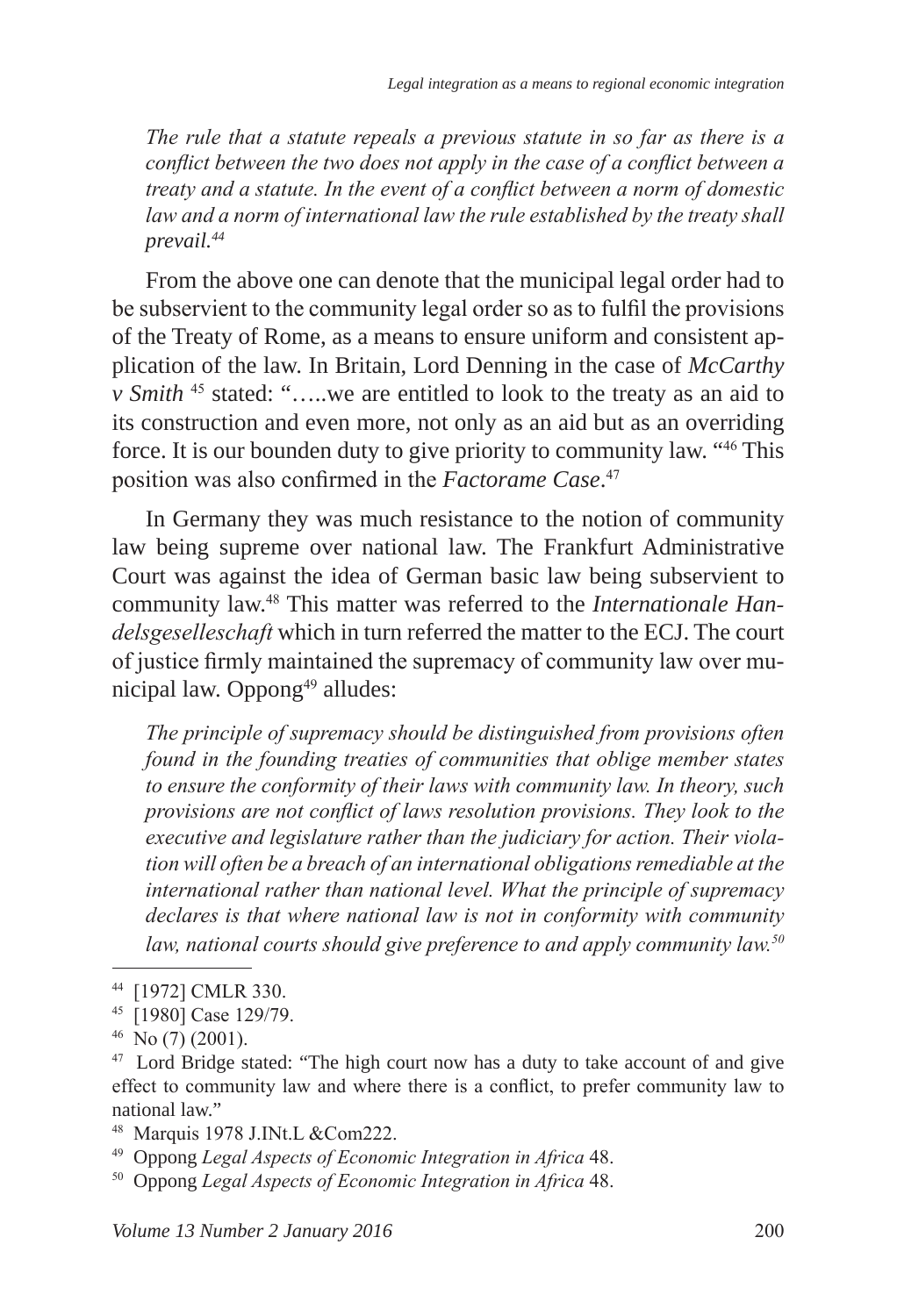By maintaining the supremacy of the EEC laws over municipal laws it created certainty and uniformity within the REC's legal sphere thus enabling legal integration which was key to REI. Ultimately the various jurisdictions came to the understanding that EEC laws were supreme over their national laws. Marquis states: "The first ground was the necessity of preventing harm to the unity and efficacy of community  $law$ "<sup>51</sup>

#### C. LIMITED SOVEREIGNTY OF MEMBER STATES

The member states to the EEC by means of signing the treaty of Rome surrendered some of their powers and limited the sovereignty as a means to ensure that the set objectives of the EEC would be realised. Pescatore<sup>52</sup> went on to describe the distinct nature of community law to which he provided that unlike an intergovernmental organisation where a member state retains full sovereignty, integration limits member state's sovereignty. He states: "The law of integration rests on a premise quite known to so-called classical "international law: that of the divisibility of sovereignty."<sup>53</sup>

In *Costa v Enel* the court clearly stated:

*By creating a community of unlimited duration, having its own institutions, its own personality, its own legal capacity, international standing and more particular real powers stemming from a limitation of competence, or a transfer of powers albeit within their limited spheres, have restricted their sovereign rights and thus created a body of law which binds both their nationals and themselves. ….. The transfer by the states from their domestic legal order to the community legal order of their rights and obligations arising under the treaties carries with it a permanent limitation of their sovereign rights against which a subsequent unilateral act incompatible with the concept of community cannot prevail.54*

<sup>51</sup> Marquis 1978 J.INt.L &Com 229.

<sup>52</sup> Pescatore *Law of integration*.26.

<sup>53</sup> Pescatore *Law of integration* He further states "...the preconceived idea of indivisible sovereignty blinds men's minds to the phenomenon of integration." 31.

<sup>54</sup> *Costa v Enel* 15 July 1964; In *San Michele Case* 28 June 1965 the court stated: "A resort to rules or legal concepts of national law for the appraisal of the validity of acts of community institutions would have the effect of impairing the unity and efficacy of community law, the validity of such acts can be appraises only in relation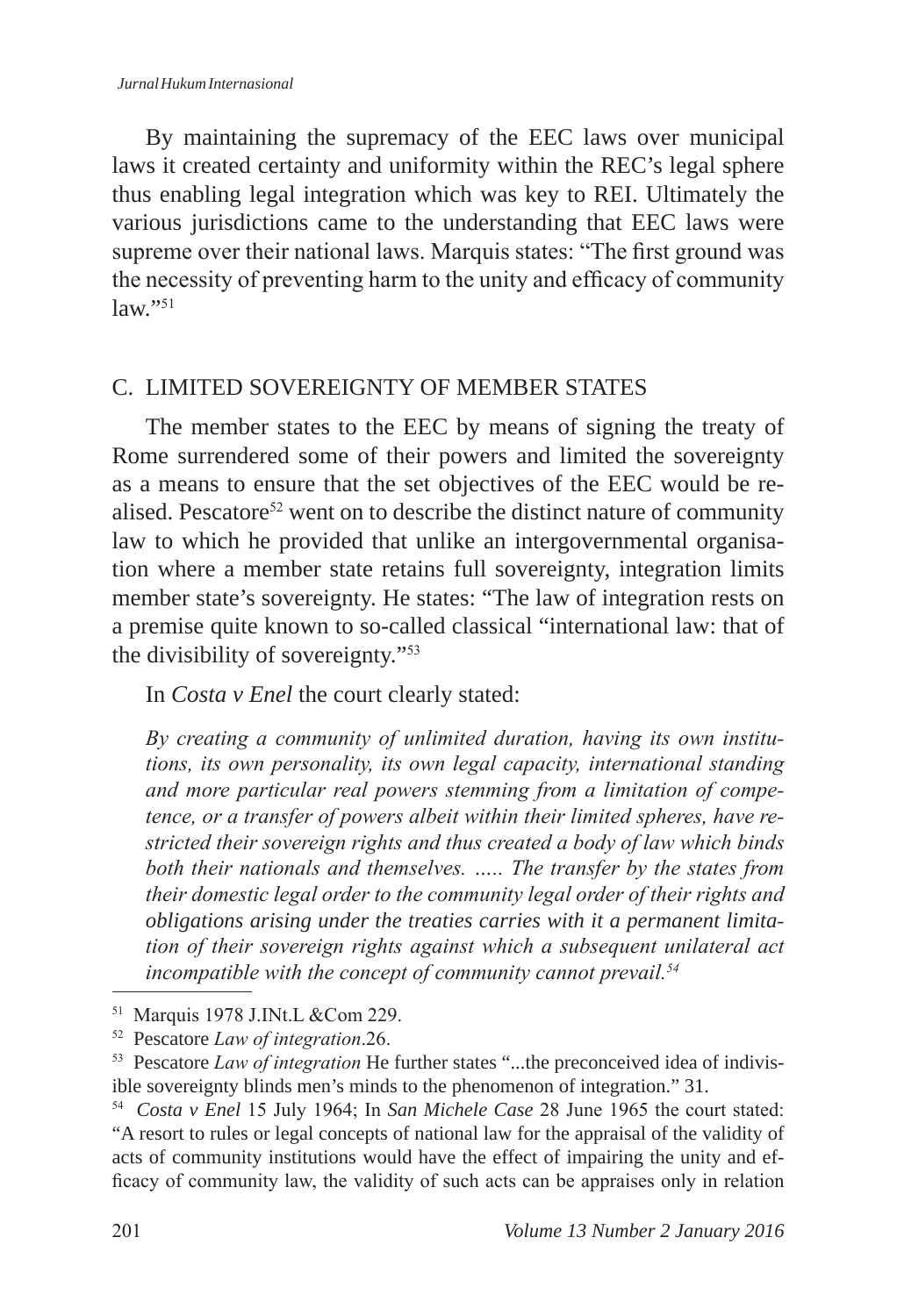The *Pit face bonus judgement* justified piercing the national sovereignty of member states in community law by all means necessary so as to ensure that the objectives of the community are not diminished or compromised.<sup>55</sup> Limited sovereignty was a negative obligation set by the ECJ court so as to realise the efficacy of the REI in Europe. Had the member states maintained their prerogative of absolute sovereignty, some member states would hide behind the veil of sovereignty as a means of avoiding implementing the rules established by the EEC. As mentioned earlier on there was need for the uniform application of the treaty as a means to create consistency and certainty which are the key ingredients for effective REI. Pescatore<sup>56</sup> states:

*It signifies that community rules are endowed with the same kind of effectiveness as national legal rules. Community rules may be directly invoked …..It thus turns out that through the doctrine of direct application the national judges have been entrusted with the task of implementing, each one in the field of his jurisdiction of the rules of community law.57*

 Limitation of sovereignty was key to realising legal integration which was a means to REI in the EEC. The role of the ECJ in this regard ensured uniformity of the laws pertaining to the EEC laws. In the course of making its decisions, it developed concepts such as the limitation of sovereignty and the supremacy of the EEC laws over municipal laws. Again the Treaty of Rome was ready made to ensure that the judicial sovereignty of the member states was also limited by way of preliminary rulings. Having established how the law was a means to effective REI, the writer of this research will examine how the African continent has embraced the above principles.

to community law, the law based on the treaty, an autonomous source of law, cannot by its nature be opposed by rules of national law of whatever kind without losing its character as community law and without the legal basis of the community itself being jeopardized; hence reliance on the impairment either of basic rights as formulated by the constitution of a member state or of the principles of a national constitutional structure cannot affect the validity of an act of the community or its effect within the territory of that state.

<sup>55</sup> Pescatore Law of integration27. *Gezamenlijke Steenkolenmijnenen in Limburg.*

<sup>56</sup> Pescatore *Interpretation of Community Law and the Doctrine of Acte Clair* 30.

<sup>57</sup> Pescatore *Interpretation of community law and the doctrine of Acte Clair* 29.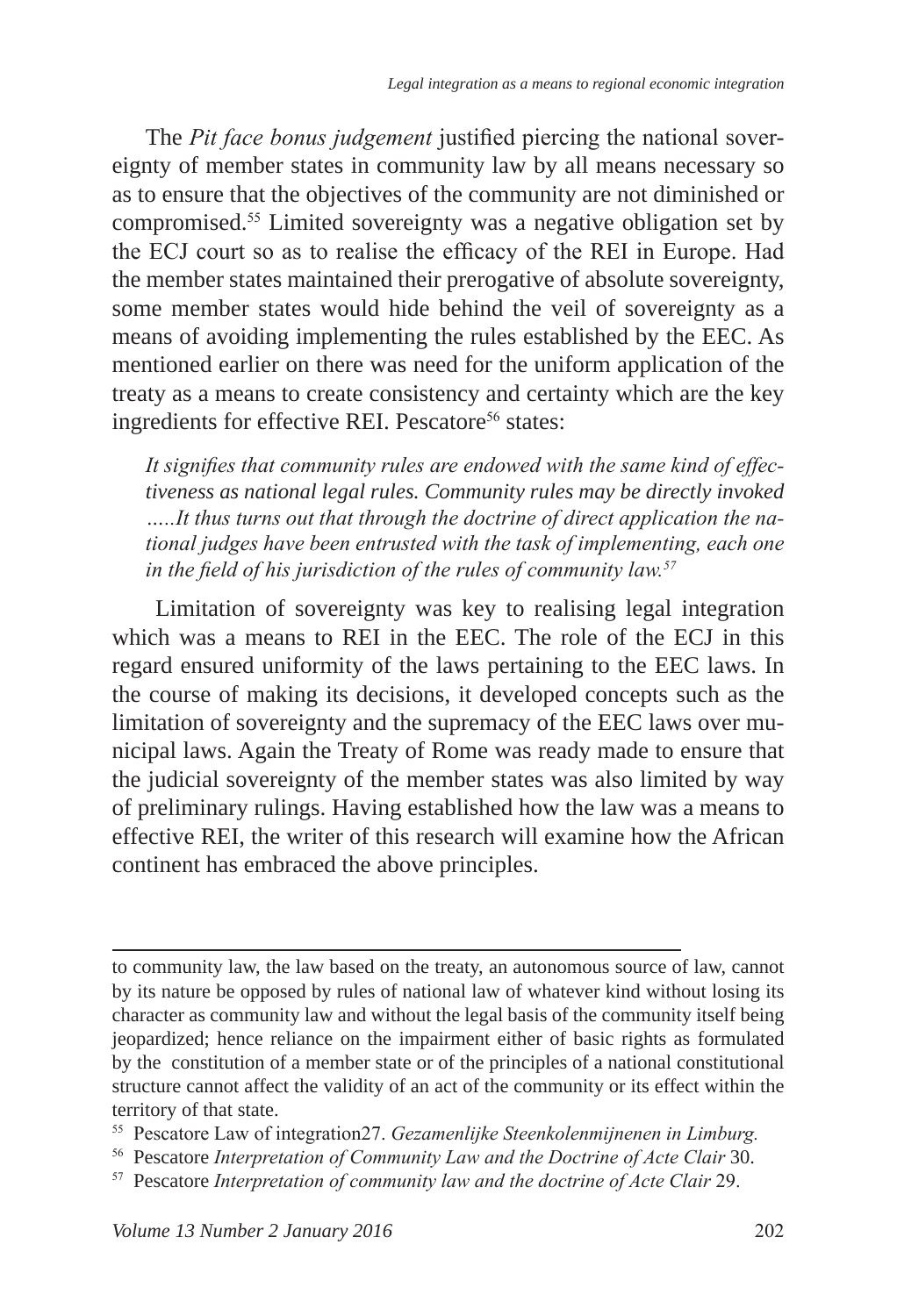### **IV. AFRICA'S APPROACH TO REI**

When it pertains to REI political and economic aspects relating to it have been greatly discussed at the expense of the legal aspects.<sup>58</sup> Although REI can be viewed through the lenses of politics and economics, the role that the law plays is very important. REI consists of political and economic co-operation by the African states.<sup>59</sup> However the foundation of the two would be the law. Oppong $60$  postulates: A purely economic and socio political approach, to an analysis of economic integration should be viewed with caution, as it fails to appreciate the important fact that obstacles to trans boundary economic activity are not only or socio- political, but are also sometimes legal.<sup>61</sup>

It is rather unfortunate that when the African continent pursued REI, there was no legal framework that specifically addressed REI.<sup>62</sup> Oppong has been able to synthesise why integrated legal frameworks in an economic community is essential. He points to the following reasons:

- 1. Rules for conduct must be present.<sup>63</sup>
- 2. There must be defined entities to which the rules apply or relate.<sup>64</sup>
- 3. There must be a source from which one can identify the rules that

<sup>&</sup>lt;sup>58</sup> Oppong *Legal aspects of economic integration in Africa* " To emphasize the role of law is not to underestimate the importance of socio – economic and political factors in these processes…….many legal issues if unaddressed, would still hinder the effectiveness of Africa's economic integration process".11.

<sup>59</sup> Fagbayibo: *Exploring legal imperatives of regional integration in Africa.* "The obstacles confronting African Integration cut across disciplines such as politics, economics and law".

<sup>60</sup> Oppong *Legal aspects of economic integration in Africa* .9.

<sup>61</sup> Oppong *Legal aspects of economic integration in Africa*. 9 Oppong also refers to Pescatore who also states: "The process of integration can have no real consistency and above all, no real stability or lasting force unless we succeed in giving it a sufficient solid institute and legal framework''.9.

 $62$  The primary legal frame work that was there mainly addressed the political concerns of the time. Such as the OAU charter and the Banjul Charter. REI was secondary to the above and hence not much legal attention was given to it.

<sup>63</sup> Oppong *Legal aspects of economic integration in Africa*. "These rules regulate behaviour and activities within the legal system" .37.

<sup>64</sup> Oppong *Legal aspects of economic integration in Africa*. "These are subjects of the legal system. The legal system confers benefits and imposes burdens on the subjects". 37.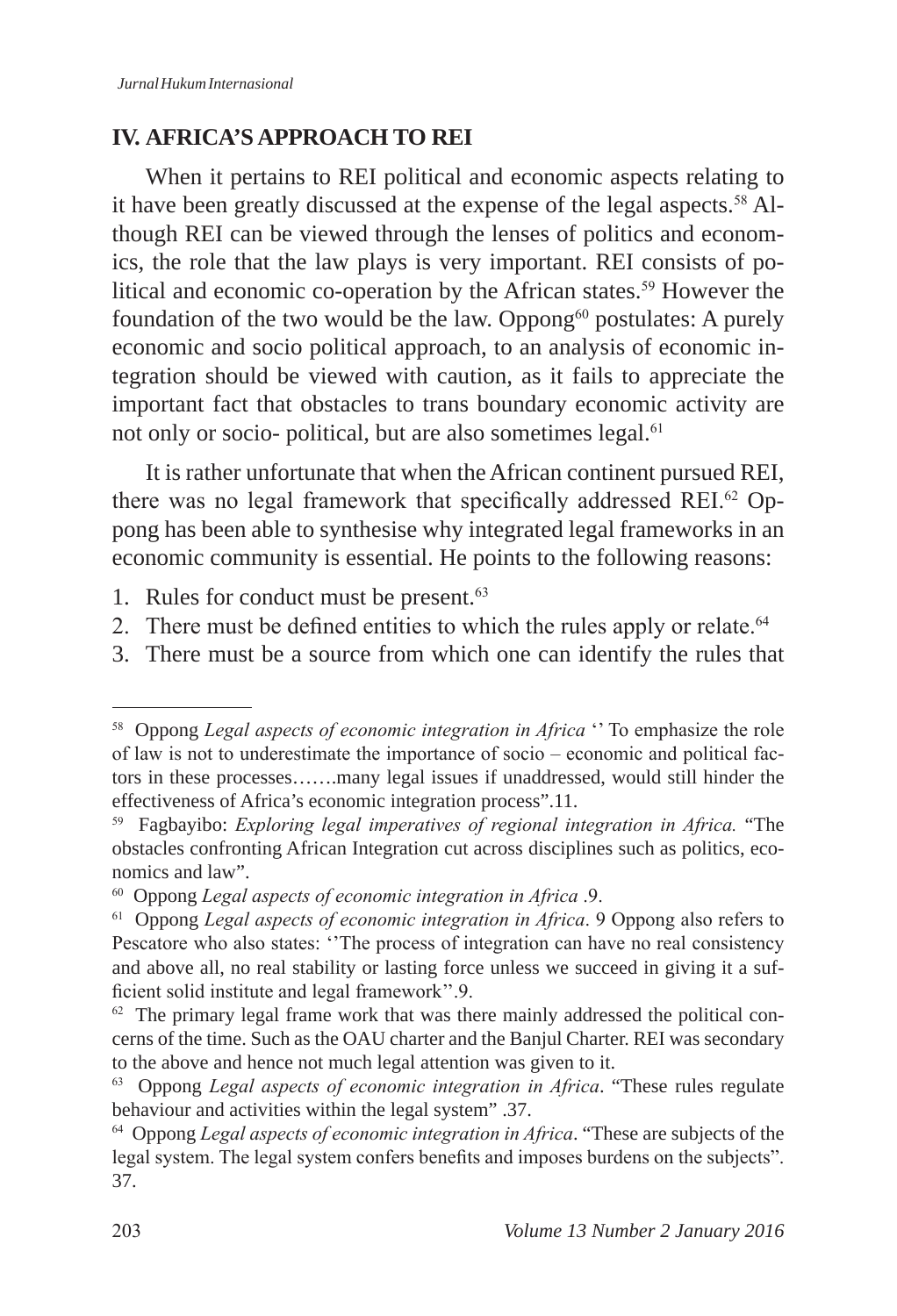form part of the legal system.<sup>65</sup>

4. Obligation to obey the norms of the legal system.<sup>66</sup>

The 1979 Monrovia Declaration<sup>67</sup> beset the tone at which heads of states of the OAU vowed to effectively involve themselves in the process of REI. The OAU member states vowed to ensure effective REI at municipal level and continental level.<sup>68</sup> A close examination of the Monrovia Declaration highlights that the pan African leaders fully acknowledged the need for collective effort to realise economic growth for the good of the African people. The declaration opens up with the following:

*Determined to ensure that our member states individually and collectively restructure their economic and social strategies and programmes so as to achieve rapid socio- economic change and to establish a solid domestic and intra African base for a self-sustaining, self-reliant development and economic growth.69*

Mere declaration was not sufficient enough to realise REI in Africa. The member states of the OAU set out a two decade plan on how economic development in Africa was to be realised. The Lagos Plan of Action for the Economic Development of Africa, 1980–2000(Lagos Plan of Action) detailed how the member states were to see to it that REI was achieved.1980-1990 was declared the industrial development

<sup>65</sup> Oppong *Legal aspects of economic integration in Africa.* "It is not every norm that can claim a legitimate place within the legal system".37.

<sup>66</sup> Oppong *Legal aspects of economic integration in Africa* "This obligation is enforceable through both public and private means. Reliance on both mechanisms facilitates the effective enforcement of norms."37.

<sup>67</sup> Resolution NO:AHG/ST.3(XXI) Monorovia Declaration of commitment of the heads of state and Governement of the Organisation of the African Unity on guidelines and measures for national and collective self –reliance in social and economic development for the establishment of a New international Economic Order.

<sup>68</sup> "The term declaration is used for various international instruments. However declarations are not always legally binding. The term is often deliberately chosen to indicate that the parties do not intendtocreatebindingobligationsbutmerelywanttodeclarecertainobligations.http://treaties.un.org/overview.aspx?pcth=overview/defination/ page1-en.xml.

<sup>&</sup>lt;sup>69</sup> The first declaration reads: Hereby Declares(1)That we commit ourselves individually and collectively on behalf of our governments and peoples to promote the social and economic development and integration of our economies development and integration of our economies with a view of achieving and increasing measure of selfreliance and self-sustainment;"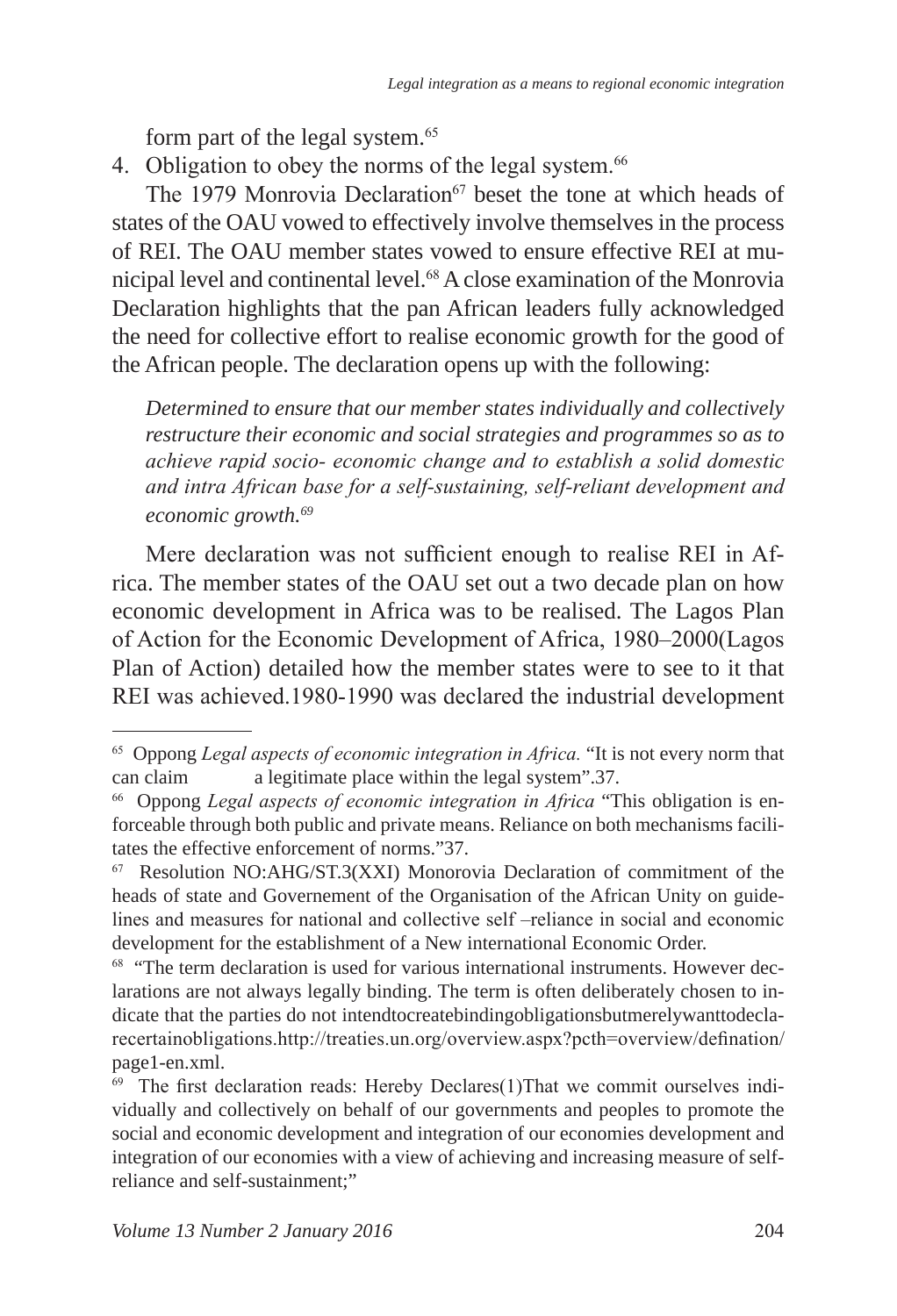decade in Africa.70In relation to trade and finance, 71member states were required to eliminate any trade barriers or obstacles slowing the efficacy of REI.<sup>72</sup>

The arm of the law was rather underestimated when the REI agenda came into play in the 1970's, primarily because the central role of the law with regards to REI in Africa, emerged a decade after the Lagos Plan of Action had been put in place. All along the member states were confirming their aspirations by means of declarations and drafting a plan of action without the legal means to affect all of the above. In this regard Oppong73 has stated:

*…..effective economic integration is the product of properly structuring and managing, within well-defined legal frameworks, vertical, horizontal and vertical horizontal relations among states, legal systems, laws and institutions. In other words a community must have a well-structured and managed relations between itself and other legal systems as a necessary condition for its effectiveness…..74*

The absence of a legal framework goes to show that they were no rules in place to resolve conflicts emanating from the conflicting jurisdictions, laws and norms.<sup>75</sup> The absence of a legal framework for such a long period signals absence of legal integration which was a means to establish consistency and certainty which are key ingredients for effective REI.

<sup>70</sup> Chapter II of the Lagos Plan of Action: Industry reads: Member states accord, in their development plans, a major role to industrialisation, in view of its impact on meeting the basic needs of the popularity ensuring the integration of the economy and the modernisation of society….Member states proclaim the years 1980 to 1990: industrial development Decade in Africa.

<sup>71</sup> Chapter IV II Trade and Finance

 $72$  (e) Member states should endeavour to eliminate all obstacles which have the effect of curtailing trade among themselves by the year 1990;

<sup>73</sup> Opong *Legal aspects of economic integration in Africa*.

<sup>74</sup> Opong *Legal aspects of economic integration in Africa.* 31.

<sup>75</sup> Oppong *Legal aspects of economic integration in Africa*. "A legal framework that defines the relations between community and national laws, spells out the modalities for implementing community law in member states; defines the respective competences of the community and member states; defines the respective competence of the community and member state; and anticipates and provides rules for resolving conflicts of law, conflict of norms and conflict of jurisdiction".p31.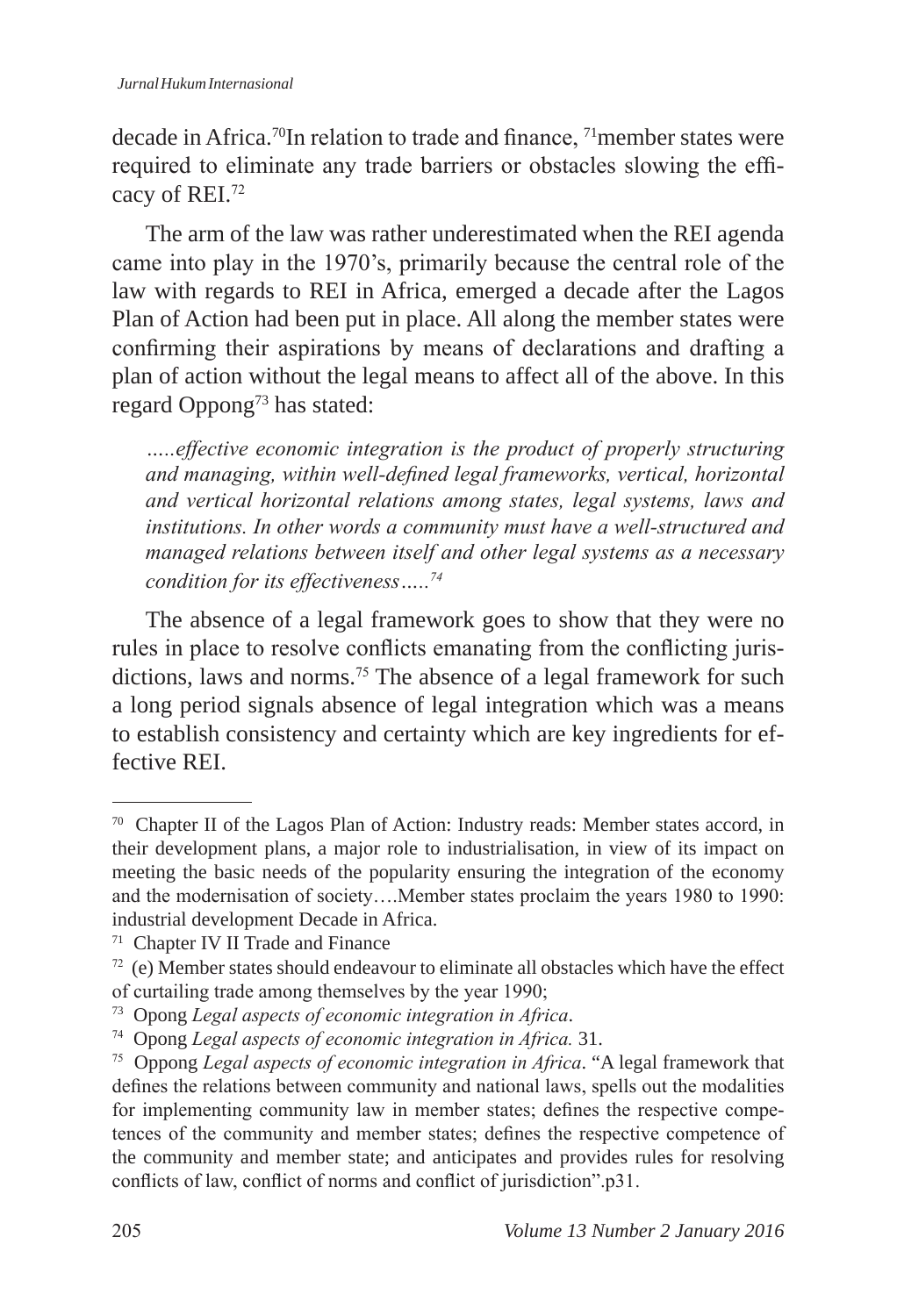#### A. ABUJA TREATY: DELAYED RESPONSE TO REI?

The *Treaty Establishing the African Economic Community of 1991* (hereinafter referred to as Abuja Treaty) came into effect in 1990, ten years after the member states of the OAU had made declarations and plans to which they sought an African Economic Community (hereinafter referred to as AEC). The Abuja Treaty set the bounds to which every member states of the Organisation of African Unity (hereinafter referred to as OAU) was to see to it that the African community law would be respected.

The parties to the Abuja Treaty made an undertaking which bestowed upon them the mandate to do all in their power to ensure regional economic integration would succeed, as was provided under Article 5(1) of the Abuja Treaty.76

A close examination of the principles<sup> $77$ </sup> set out in the Abuja Treaty shows that the law was considered a means to effect the provisions of the Monrovia declarations and the Lagos Plan of Action.78 However the mandate to integrate the legal framework was incumbent upon the regional economic communities (hereinafter referred to as REC's).79 Ar-

78 Article 3 of the Abuja Treaty reads: "The high contracting parties, in pursuit of the objectives stated in Article 4, of this treaty solemnly affirm and declare their adherence to the following principles(c) Interstate co-operation, harmonisation of policies, integration of programmes;(d) Promotion of harmonious development of economic activities among member states.(e) Observance of the legal system of the community. (h) Accountability, economic justice and popular participation in Development."

<sup>79</sup> Article 88(3) of the Abuja Treaty further provides: "To this end, the community shall be entrusted, with the co-ordination, harmonisation and evaluation of the activities of existing and future regional economic communities."

 $76$  (1) Member states undertake to create favourable conditions for the development of the community and the attainment of its objectives, particularly by harmonising their strategies and policies. They shall refrain from any unilateral action that may hinder the attainment of the said objectives.

 <sup>(2)</sup> Each member state shall, in accordance with its constitutional procedures, take all necessary measures to ensure the enactment and dissemination of such legislation as may be necessary for the implementation of the provisions of this treaty.

 $77$  The preamble of the Abuja Treaty also reads: "Considering the Monorovia Declaration of commitment on the guidelines and measures for national and collective self-reliance in Economic and social development for the establishment of a New International Order and which inter alia, calls for the creation of an African Common Market as a prelude to an African Economic Community."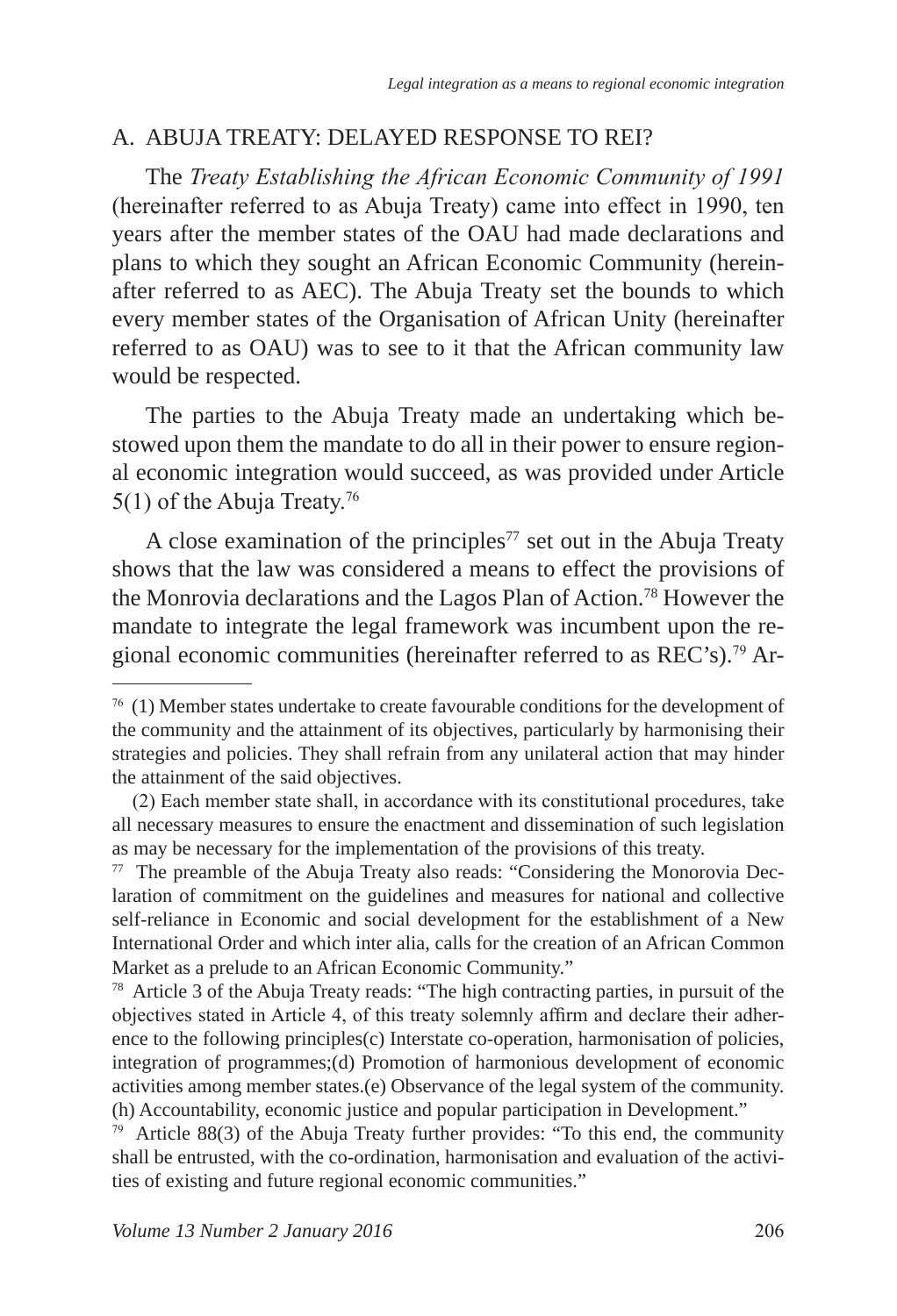ticle 88(1) of the Abuja Treaty clearly leaves the REC's to be the main building block of the REI process in Africa.<sup>80</sup>

This is materially correct but however the signatories to the Abuja Treaty were not the REC's themselves but instead different member states of the REC's. Creating a mandate for the REC's which they are not party to, does not directly obligate them to ensure that REI is achieved at a sub-regional level, simply because they is no consent express or implied to such kind of a relationship.<sup>81</sup> Saurombe<sup>82</sup> states:

*The REC's should also be made signatories to the Abuja Treaty. This will require that the REC's be allowed to negotiate terms that reflect their various stages of development and the rate at which they can afford to move. This is necessary so that member states and REC'S can be held accountable for failure to honour the Abuja Treaty obligations.<sup>83</sup>*

What Article 88 of the Abuja treaty does is to merely states an aspiration which is of no force and effect because there was no direct involvement of the REC's themselves. In this regard the need for legal integration is misdirected to the wrong parties who ought to see that continental economic integration is achieved.

### B. RE-BIRTH OF THE MANDATE OF REGIONAL ECONOMIC INTEGRATION IN AFRICA

The African leaders realised that the OAU was ineffective in fulfilling the REI agenda. $84$  The only tangible achievements made by the

<sup>80</sup> Article 88(1) of the Abuja Treaty reads: "The community shall be established mainly through the co-ordination, harmonisation, and progressive integration of the activities of regional economic communities".

<sup>81</sup> Oppong *Legal aspects of economic integration*: "In the absence of a definite agreement to that effect, it cannot be suggested that the REC's are members of the AEC. Nor can it be argued that the REC's are agents of the AEC. This is due to the absence of consent, express or implied to such a relationship……. It can however be argued from a purposive reading of the AEC Treaty, to which the REC's are not parties and the protocol on relations, to which they are parties, that REC's are subjects with a mandate to work towards the realisation of the AEC. To date no REC has objected to the idea that is evolving with an ultimate view to form an AEC".72.

<sup>82</sup> Saurombe *An analysis of economic integration*. SAPL vol 27.

<sup>83</sup> Saurombe *An analysis of economic integration.* SAPL.308.

<sup>84</sup> Fagobayibe *Rethinking the African Integration process* SAYIL 2011 "The view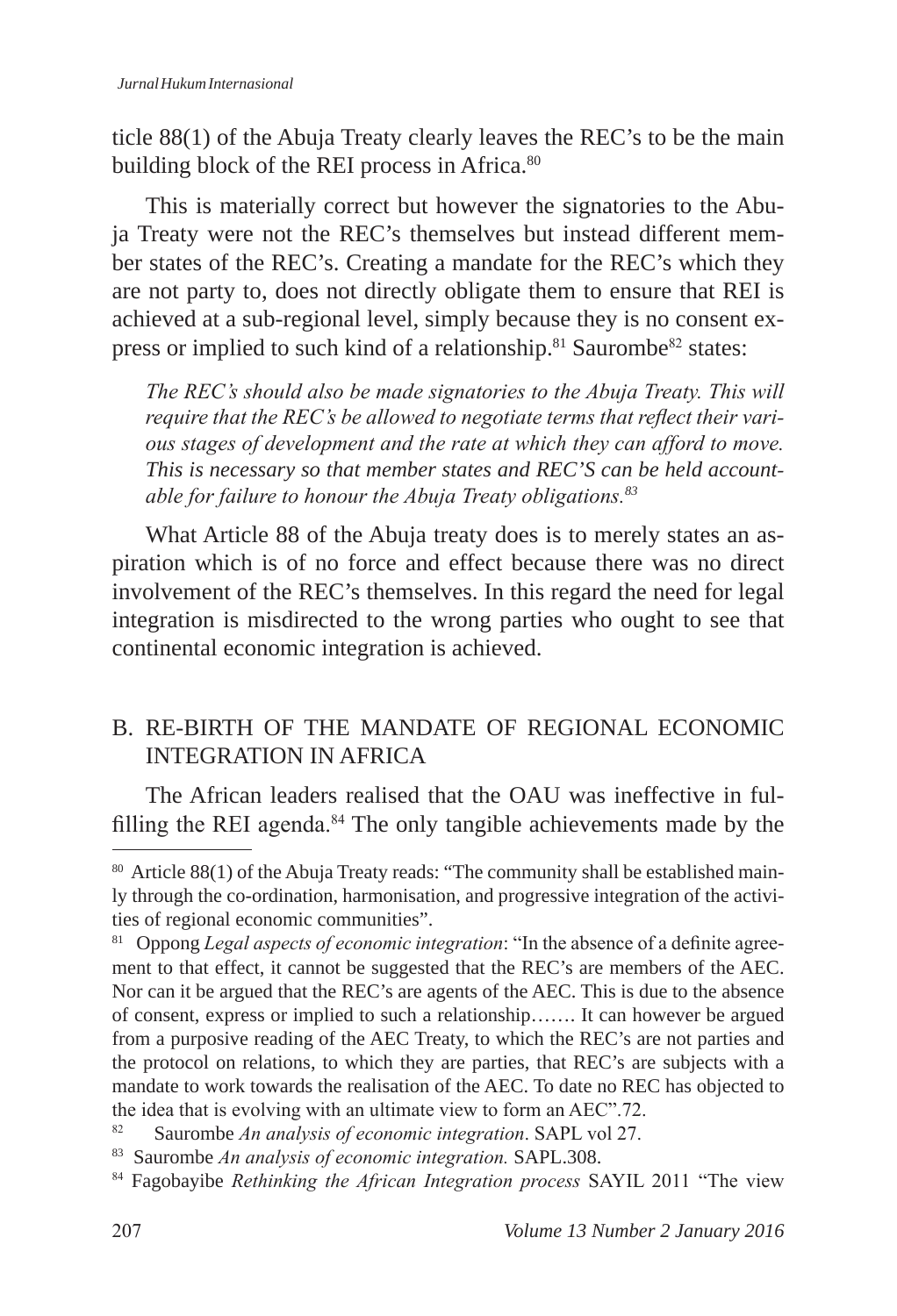OAU permeate in the political circles where Africa was decolonised. A clean slate to which the member states would reconsider how they intended to achieve economic integration was crucial for the continent. This saw the emergence of the Sirte Declaration.<sup>85</sup>

The member states in this regard had to reconsider the approach that had been followed to effect REI. A sense of urgency to implement the effective REI agenda can be noted, considering that after the Lagos Plan of Action established in 1980 the drive for REI became legally binding when the *Abuja Treaty came* into play*.* The decade waiting period stalled the economic integration process. The leaders declared:

#### *(8) Accelerate the process of implementing the treaty establishing the African Economic community in particular.*

*(a) Shorten the implementation period of the Abuja Treaty.*

Declarations such as the Sirte declaration can be seen as a formal admission to the aspirations to which the member states sought to fulfil. The member states concretised these aspirations by binding themselves and formally laying out the mandate for REI by signing the *Constitutive Act of the African Union* (*AU Constitutive Act*). <sup>86</sup> The parties to the treaty saw the need to act speedily to see to it that the agenda for effective economic integration be realised as had been contemplated at the Sirte Declaration.87

<sup>86</sup> The act opens up with: "Recalling the declaration which we adopted at the fourth Extra –ordinary session of our assembly in Sirte, the great socialists People's Libyan Arab Jamahiriya, on 9.9.99, in which we decided to establish an African Union, in conformity with the ultimate objectives of the charter of our continental organization and the treaty establishing the African community

 $87$  Article 3 (c) reads: "accelerate the political and social economic integration of the continent".

was held that the organisational had completed its primary functions namely, eradicating colonialism, ending apartheid and establishing the independence of African states".213.

<sup>85</sup> Sitre Declaration of 1999 EAhg/Draft 1Dec (IV) Rex at the fourth extra ordinary session of the assembly of heads of states and governments. Declaration 6 reads:" It is also our conviction that our continental organisation needs to be revitalised in order to be able to play more active role and continue to be relevant to the needs of our peoples and responsive to the demands of the prevailing circumstances. We are also determined to eliminate the scourge of conflicts, which constitutes a major impediment to the implementation of our development and integration agenda".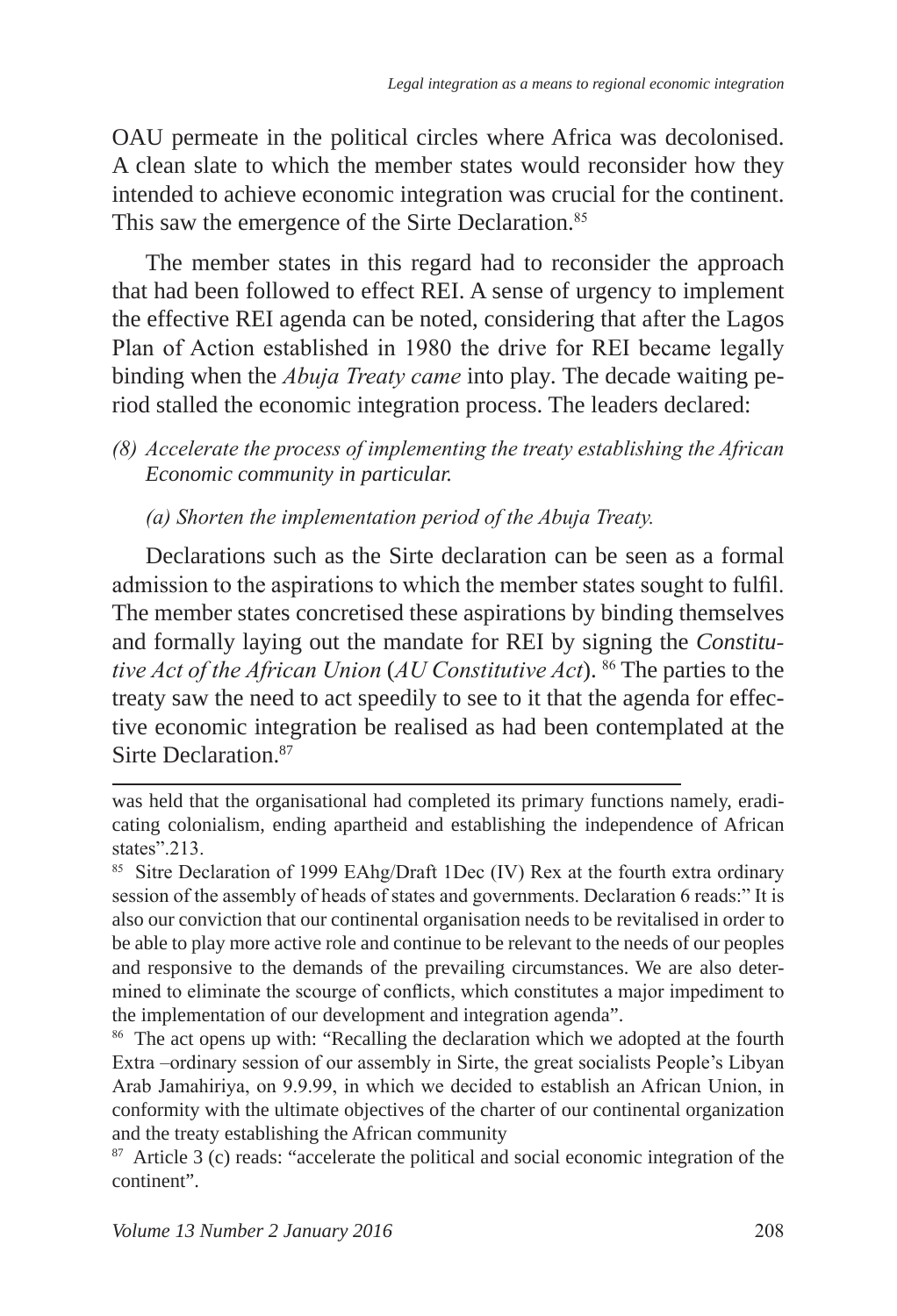AU further went on to obligate the existing REC's to ensure that they implement the economic integration plan. The *Protocol on relations between the African Union (AU) and the Regional Economic Communities (REC's)88* (hereinafter referred to as *Protocol on relations*) determined the mandate to which the REC's were to fulfil so as to ensure that REI takes place within the sub regional level eventually establishing the AEC.<sup>89</sup>

The REC's now had the mandate to ensure that economic integration takes place within their sub regional communities. This followed the conciliatory approach that was set in the Sirte Declaration under the provision Article 8(c).<sup>90</sup>This provision shows that the REC's were considered the vehicles that would steer the African economic integration which perhaps was a rectification of excluding the REC's within the Abuja Treaty framework. Again the protocol's main objective was to urgently implement the provisions of the Sirte Declaration where the regional economic communities had to accelerate the integration process.<sup>91</sup> The grass root level approach taken by the AU can be seen as a transfer of the mandate of REI to the REC's.

In as much as the AU Constitutive Act represents a rebirth of the REI agenda in Africa legal integration is far from being achieved. The AU is still operating as an intergovernmental organisation in all fronts whereas when it pertains to REI it must denote a supranational nature as highlighted earlier on in this chapter.<sup>92</sup>The member states are still af-

<sup>88</sup> Protocol on relations between the African Union (AU) and the Regional Economic Communities (REC's).

<sup>&</sup>lt;sup>89</sup> Article 2 of the protocol provided: "This protocol shall apply to the mechanisms established by the parties in the implementation of measures in the economic, social political and cultural fields including gender, peace and security, intended to fulfil the responsibilities placed on them the constitutive Act, Treaty and this protocol".

<sup>90</sup> Article 8(c) reads: "Strengthening and consolidating the REC'S as the pillars for achieving the objectives of the AEC and the realising the envisaged union.

<sup>91</sup> Article 3(d) on the *protocol on relations between the African Union (AU) and the Regional Economic Communities (REC's)* reads: "Implement the Sirte Declaration with regard to the acceleration of integration process and shorten the periods provided for in Article 6 of the treaty".

<sup>92</sup> Sodipe and Osuntogun *The quest for a supranational entity in West Africa,* 2013 PER "Intergovernmental approach to governance, creating a regional economic system based on national sovereignty and non-interference of member states." Supranationality occurs not when states come together to form an international organisation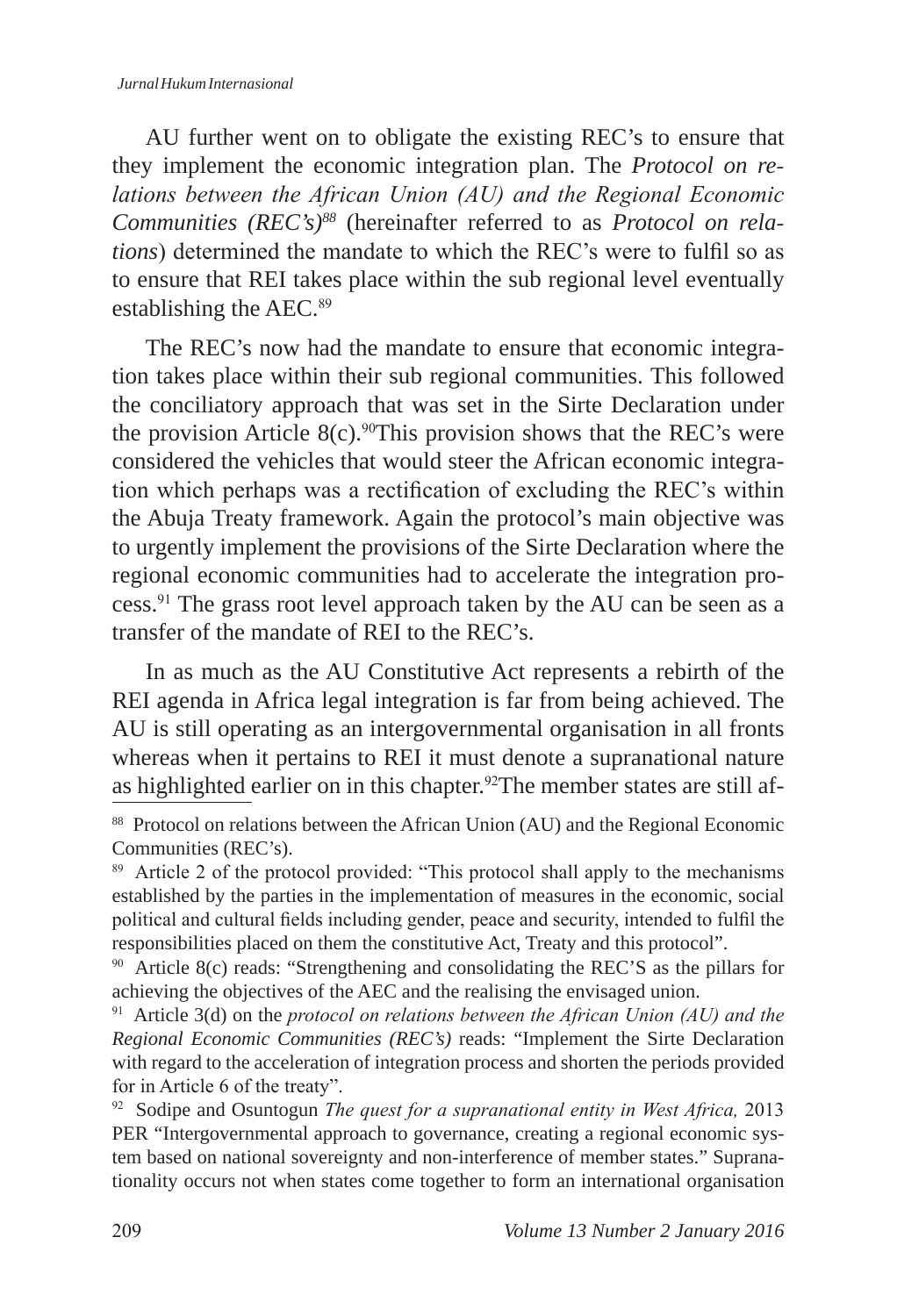forded sovereignty whereas legal integration limits the sovereignty of the member states.<sup>93</sup> Sovereignty will only be limited when it concerns war and conflict. Oppong<sup>94</sup> states:

However in the context of economic integration , this jurisdictional gap will not aid the uniform application and enforcement of community law in member states…….It is difficult to conceive of a stable community where community law is not uniformly applicable within and enforceable against member states. Indeed, the very essence of integration is defeated.<sup>95</sup>

### **V. PROSPECTS OF LEGAL INTEGRATION IN SOUTHERN AF-RICA**

The SADC was formed under the *Treaty Establishing the Southern African Development Community* (SADC treaty) and one of its main objectives is to achieve development in all frontiers by means of REI.<sup>96</sup> The treaty has further provided legal integration as a means to fulfil its objectives.<sup>97</sup> On the Other hand, COMESA emerged as a result of the *Agreement establishing the Common Market for Eastern and Southern Africa* hereinafter referred to as (COMESA Treaty) whose main objectives was to realise harmonious development thus REI.<sup>98</sup> The COMESA treaty further provided that in the field of economic and social develop-

which is subject to their control but when states surrender part of their sovereignty to such an organisation to the extent that the organisation created by them is able to control them in the areas of its mandate".275.

<sup>&</sup>lt;sup>93</sup> Principles of the A U Constitutive Act Article5 (a) sovereign equality and interdependence among member states of the Union.

<sup>94</sup> Oppong *Legal aspect of Economic Integration.*

<sup>95</sup> Oppong *Legal aspect of Economic Integration* .177.

<sup>96</sup> Article 5(a) of the SADC treaty reads: "Achieve development and economic growth, alleviate poverty, enhance the standard and quality of life of the people of Southern Africa and support the socially disadvantaged through regional integration".  $97$  Article 5(2) reads: "In order to achieve the objective set out in paragraph 1 of this Article, SADC shall: (a) harmonise political and socio- economic policies and plans of member states.

<sup>98</sup> Article 3(a) of the COMESEA Treaty reads: "To attain sustainable growth and development of the member states by promoting a more balanced and harmonious development of its production and marketing structures."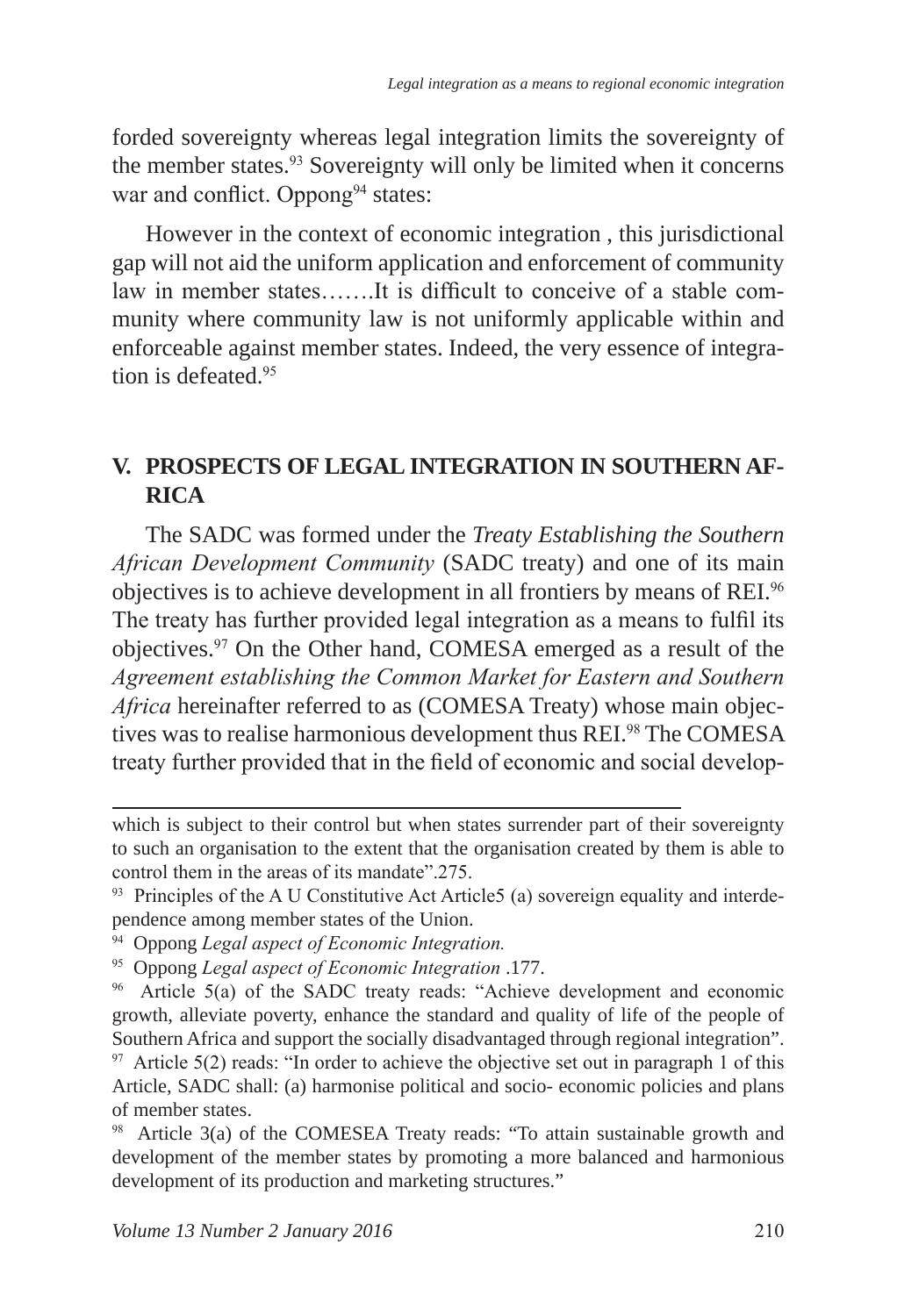ment there was needed to harmonise the laws and policies.<sup>99</sup>

Southern Africa has two dominant legal cultures which includes the civil law culture and the common law culture. Countries that conform to the civil law culture follow the monist theory and common law countries follow the dualist theory.100

Most Southern African Countries have adopted the legal cultures of their colonial masters. The dominant legal cultures in Southern Africa include roman Dutch law and the common law. Fullerton<sup>101</sup> has stated:Without exception in Africa, colonies adopted the legal system of the metropole at independence. This occurred for two distinct reasons. First, throughout the entire colonial experience, indigenous people were forced to live with a particular system, either the continental civil codes or British common law. At independence, such experience of a national legal system as existed was of that designed by the continental European powers or the British. Therefore, just as newly independent colonies chose to keep the languages of the metropoles for the conduct of governmental activities, so too they retained the legal and other political institutions left behind.<sup>102</sup>

Britain was the dominant colonial master in Southern Africa and by its nature, is a dualist country .Hartley<sup>103</sup>sates,The UK has a largely unwritten constitution Moreover the attitude of the United Kingdom towards international law is strictly dualistic: there is no general rule of law allowing treaties to take effect in the internal legal system. So this

 $99$  Article 4(6) (b) of the COMESA treaty provides: In the field of economic and social development: harmonise or approximate their laws to the extent required for the proper functioning of the common market.

<sup>&</sup>lt;sup>100</sup> Killander and Ajolohoun "International law and domestic human rights Litigation."

<sup>101</sup> Fullerton *Inherited legal systems and effective rule of law*.

<sup>102</sup> Fullerton 2001 J. of MAS , 576; Diagnekova 2009 Fundamina 21"Roman Dutch law imported by the Dutch colonists at the cape, dispersed over territories in Southern Africa, which eventually under the jurisdiction of the British crown. The further interpretation of English statute and common law principles has resulted in a legal system which allots the term Anglo-Roman Dutch law which is in many ways a bridge between the common and civil law worlds. Thus countries like south west Africa/ Namibia, Zimbabwe, Botswana, South Africa, Lesotho and Swaziland apply Roman Dutch law as influenced by English law." 21

<sup>103</sup> Hartley *The foundations of European Community law.*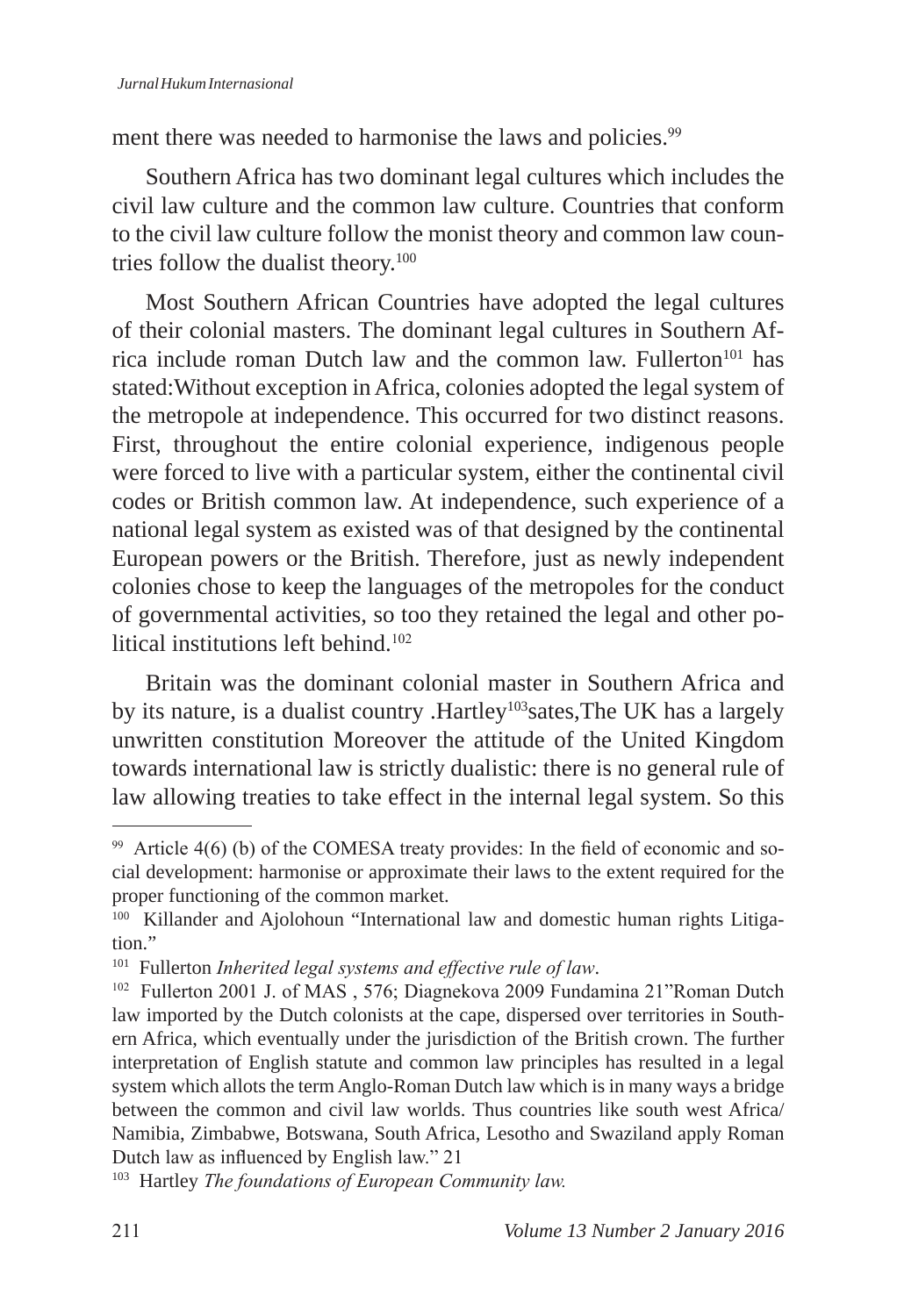route could not be used to give effect to the community treaties."<sup>104</sup>

It is because of the diverse legal cultures within the SADC that REI has never been fully realised.

### A. INDEPENDECE OF THE JUDICIARY IN SOUTHERN AFRI-CA'S REC'S

There is a great disparity between the manner in which the judicial arm of the SADC and COMESA functions. The SADC created various institutions and one of them being the SADC tribunal, although it has indefinitely been suspended.105 However when one closely examines the SADC treaty as a whole, one denotes that the SADC tribunal is not totally independent.<sup>106</sup> The summit is considered the supreme policy maker of the SADC and it has the powers to give orders to all other sub-ordinate institutions which also include the tribunal itself.107 Saurombe states:

<sup>104</sup> Hartley *The foundations of European Community law* 261.

<sup>105</sup> Erasmus *The new protocol for the SADC Tribunal: Jurisdictional changes and implication of SADC* "The 2008 decision by the tribunal in favour of the applicant, a private party, was never implemented. When the matter was referred to the SADC summit (which is responsible to take action in cases of non-compliance) it decided, instead to develop a new protocol for the SADC tribunal. The summit also decided not to renew the terms of the serving judges and not to appoint new judges; thereby effectively suspending the tribunal. Thus the tribunal despite, despite not being formally abolished, could not hear any new cases and could not finalize pending matters."p1; Article 9(f) of the SADC treaty reads: The following institutions are hereby established :the tribunal; Article 16 (1) further states: The tribunal shall be constituted to ensure adherence and the proper interpretation of the provisions of this treaty and subsidiary instruments and to adjudicate upon such disputes as may be referred to it. <sup>106</sup> Becker in Ruppel and Bangamwabo *The SADC Tribunal*: Judicial independence has been defined as: ''The degree to which judges believe they can decide and do decide consistent with their own personal attitudes, values and conceptions of judicial role(in the interpretation of the law), in opposition to what others, who have or are believed to have political or judicial power, think about or desire in like matters, and particularly when a decision adverse to the beliefs or desires of those with political or judicial power may bring some retribution on the judges personally or on the power of the court."179.

<sup>&</sup>lt;sup>107</sup> Article 10 of the SADC Treaty provides: (1) The summit shall consist of the heads of state or Government of all member states and shall be the supreme policy making institution.(2) The summit shall be responsible for the overall policy direction and control of the functions of SADC. (3) The summit shall adapt legal instruments for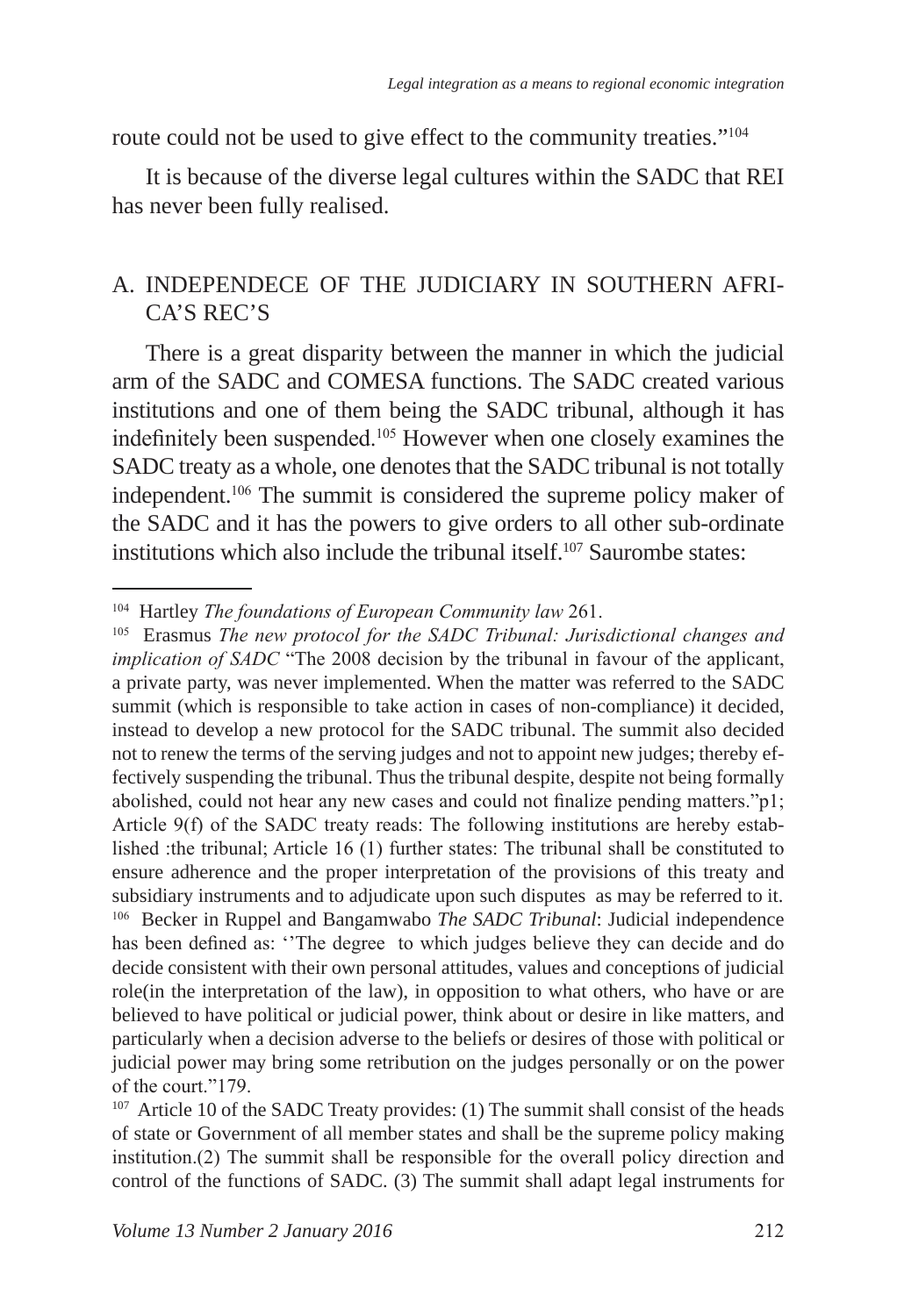*….the European Council is an embodiment of controlled power while the SADC summit is an institution with too much power. This clearly will not work for regional integration in the SADC. There has to be a measure of control in the SADC as is exercised in the EU.<sup>108</sup>*

Fagboyibe also alludes:

*A major impediment to the operationalising supranationalism in Africa is the fact that regional institutions are not independent enough to implement integration initiatives. These institutions are expected to operate in accordance with the whim of member states……… There is a strong nexus between the effective implementation of integration initiatives and the autonomy of regional institutions. The ability of these institutions to act where member states in respect of specific of common interest ensures that integration is firmly placed in capable and neutral hands and insulated from the vagaries of national politics.<sup>109</sup>*

With such a framework the SADC tribunal when it attempts to ensure certainty of rules and provisions of all legal texts, there is the possibility that the Summit will trump on them and hence slowing legal integration which is a means to achieve REI within the economic bloc. However with COMESA the situation is rather different, the Court of justice was established as one of the institutions of the community which is independent from any other organ even from the highest the authority.110 In such light there is a possibility that the COMESA court of justice can ensure uniform application of the law and policies emanating from the COMESA treaty without being second guessed by a higher authority and eventually resulting to REI.

The *New Protocol on the Tribunal in SADC* now has limited the jurisdiction of the Tribunal in which the tribunal will have ''material

the implementation of the provisions of this treaty; provided that the summit may delegate this authority to the council or any other institutions of SADC as the SADC may deem appropriate.(3) Unless otherwise provided in this treaty, the decisions of the summit shall be consensus and binding.

<sup>108</sup> Saurombe *European Integration as a model for Southern Africa* LDD P245.

<sup>109</sup> Fagboyibe *Common problems affecting supranational attempts* 2013 PER .19.

<sup>&</sup>lt;sup>110</sup> Article 8 of the COMESA treaty provides: "The direction and decisions of the Authority taken or given in pursuance of the provisions of this treaty, shall as the case maybe, be binding on the member states and on all organs of the common market other than the court in the exercise of its jurisdiction and on those to whom they may be addresses under this treaty".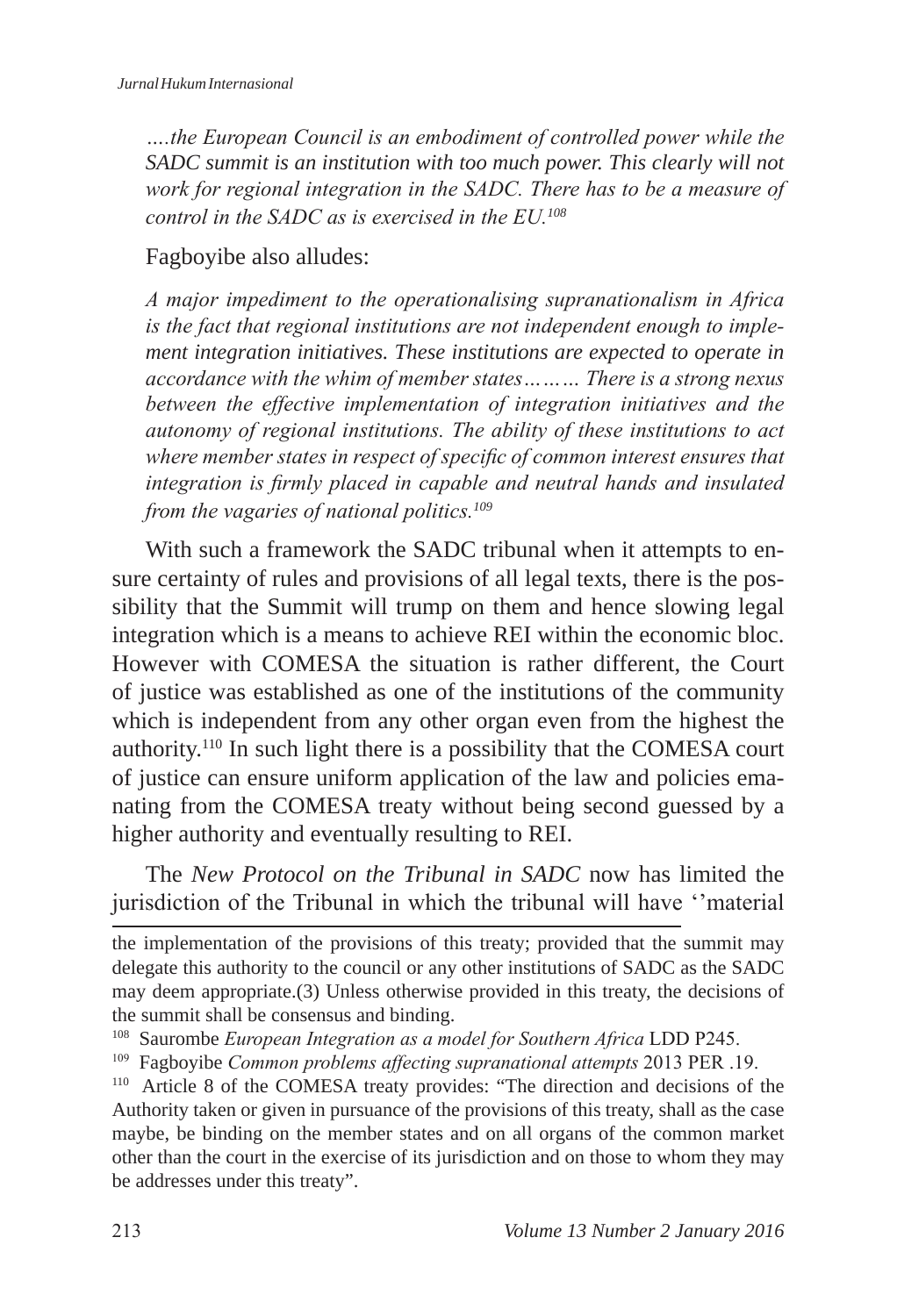jurisdiction'' impliedly suggesting it will have jurisdiction to the parties to the protocol and not to all member states of the SADC.111What is more disturbing is the fact that within the new protocol, member states have the opportunity to opt out and not be bound by the tribunal or any of its decisions.112 Article 50 of the new protocol provides for voluntary withdrawal from being subjected to the SADC tribunal.<sup>113</sup>

What this provision does, is to give member states the privy not to be bound by the provisions or any decisions which the tribunal would have made, which is a loophole for inconsistencies. It also withdraws the opportunity for other member states to hold the opting out state accountable if it violates any other provisions after it has opted out. The arm of the law cannot touch the opting out party again; this is room for inconsistency and uncertainty thus making legal integration impossible.

Erasmus<sup>114</sup> has argued that the protocol on the tribunal is an integral part of the SADC treaty and hence member states cannot opt out. He further states that the wording of the above provision has drawn confusion to the fundamental principle where the tribunal has jurisdiction over all member states.<sup>115</sup>

This signals the death of the judicial arm in the SADC region as such a move will guarantee inconsistency and uncertainties of how the treaty will apply.<sup>116</sup> Pertaining to jurisdiction, COMESA is a different

(2) Such state party shall cease to enjoy all rights and benefits under this protocol upon the withdrawal becoming effective.

(3) Notwithstanding the provisions of paragraphs  $1&2$ , such state party shall continue to be bound by obligations that arise of this protocol and are outstanding on the date of the withdrawal until such obligations are discharged.

<sup>114</sup> Erasmus The new protocol for the SADC Tribunal: Jurisdictional changes and implication of SADC.

<sup>115</sup> Erasmus *The new protocol for the SADC Tribunal: Jurisdictional changes and implication of SADC* "The tribunal exercises its jurisdiction over all member states but the wording of the new protocol casts doubt on this fundamental principle. Withdrawal should not be possible, the protocol is an integral part of the treaty. Article 16 of the treaty has not been amended and remains in force."12.

116 Erasmus *The new protocol for the SADC Tribunal: Jurisdictional changes and* 

<sup>&</sup>lt;sup>111</sup> Article 33 of the New Protocol on the tribunal.<br><sup>112</sup> Article 50 of the New Protocol

Article 50 of the New Protocol.

<sup>113 (1)</sup>A state party may withdraw from this protocol upon the expiration of twelve (12) months from the date of giving written notice to that effect to the executive secretary.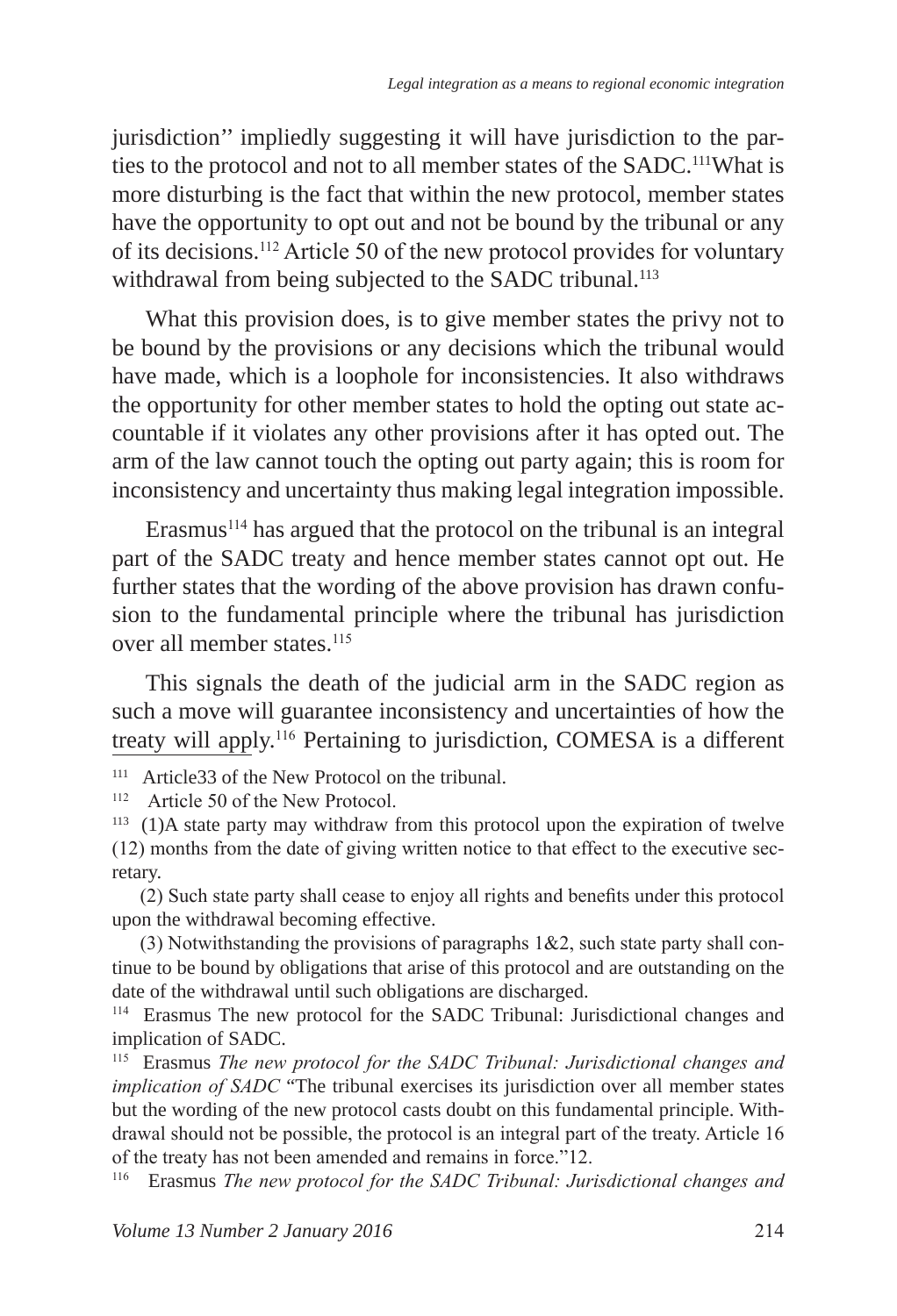ball game all together. It has maintained compulsory jurisdiction to all parties and there is no protocol relating to the court of justice. The duties and all matters pertaining to the COMESA court of justice are included within the *COMESA treaty.*

### B. USE OF PRELIMINARY HEARINGS

Legal integration entails the competence of the judicial wing to penetrate within the legal system of member states' municipal laws. As was highlighted earlier in Europe this was done by means of preliminary hearings. Credit should be given to the Southern African's REC'S for incorporating such a provision within its own treaties. However there is no case law which suggests that the member states have consulted with the Judiciary of these REC'S pertaining to any decisions they ought to make. There is scepticism from both REC member states to ward of some judicial sovereignty. Ruppel and Bangamwabo<sup>117</sup> stated:

African states have historically resisted supranational judicial supervision of their sovereignty. The belief that a state is independent and free from any other exterior influence has stifled growth and the realisation of the independence among states has been rather slow.<sup>118</sup>

In light of the above, the preliminary rulings provided for by the SADC and COMESA only stand to be idle provisions that no member states yields to. Again it would be important to reiterate the words of Pescatore $119$  where he states:

*Community law must have the same substantive meaning wherever they are applied. The procedure of preliminary rulings in the communities has proved to be the most practical means for setting controversies rapidly and eliminating distortions about the meaning of common rules…… what matters is not only unity of content but also uniformity of validity and ef-*

*implication of SADC* notes that the treaty has stated itself that the protocol on the Tribunal is expressly part of the treaty as provided in Article 16 which is also confirmed by Article 2 of the new protocol.

<sup>117</sup> Ruppel and Bangamwabo *The SADC Tribunal: A legal analysis of its mandate and role in regional integration* 180.

<sup>&</sup>lt;sup>118</sup> The Sadc Tribunal: A legal analysis of its mandate and role in regional integra*tion* 180.

<sup>&</sup>lt;sup>119</sup> Pescatore Interpretation of Community law and the Doctrine of Acte Clair 30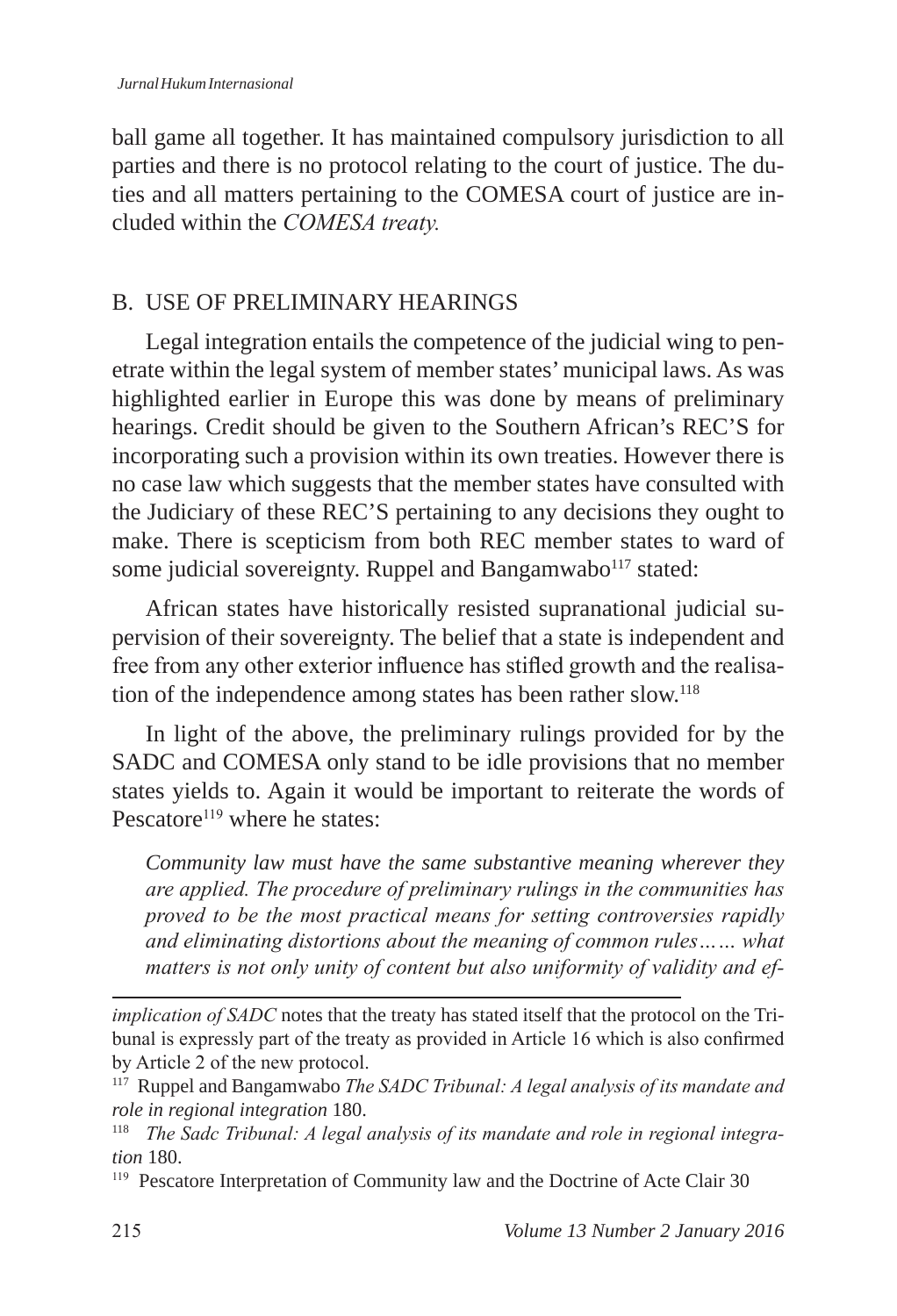*ficacy. In fact the disturbance to the functioning of the communities would be much greater if the same rules did not have, in the different member countries the same kind of effect. The fact that certain rules would be effectively applied in some member countries, whereas in others their implementation would be hampered or even rendered impossible, would have a much more disruptive effect on the community system. This raises a problem of efficacy.<sup>120</sup>*

To perceive an African state that is prepared to yield its sovereignty or judicial sovereignty is something that member states of the SADC and COMESA are not prepared to do. Fagboyibo has stated:

The corollary of establishing these organisations is the transfer of sovereignty or powers necessary for the fulfilment of tasks, while states continue to cling to sovereignty, there is also a realisation of the need to boost the functional abilities of these organisations. Divisibility of sovereignty becomes inevitable.<sup>121</sup>

The dualist approach also revolves around state sovereignty. The sovereignty of states requires state approval for another legal system to apply in its own jurisdiction. Oppong in this regard states:

Because states are sovereign, giving effect to or enforcing a law emanating from another system should often have the express or tacit approval of the state. Where the courts enforce or use foreign laws without this approval, they are accused of inappropriate judicial activism and of blurring the lines between executive, judicial and legislative functions.<sup>122</sup>

However many states in Africa still grapple with understanding that sovereignty is not absolute, but it can be limited. Sovereignty is still embraced from the internal extent especially in common law countries that adhere to the dualist theory. Internal sovereignty is the measure of understanding that Southern African member states still embrace and measure as sovereignty.<sup>123</sup> Snyman<sup>124</sup> has defined internal sovereignty

<sup>&</sup>lt;sup>120</sup> Pescatore *Interpretation of Community law and the Doctrine of Acte Clair* 30.

<sup>121</sup> Fagoboyibo 2011 (36) 211.

<sup>122</sup> Oppong *Making REC laws enforceable in national legal system* 157.

<sup>123</sup> Glednhuys AI *The AU and Sovereignty*.

<sup>124</sup> Snyman *The erosion of state sovereignty in Public International Law: Towards a world law*.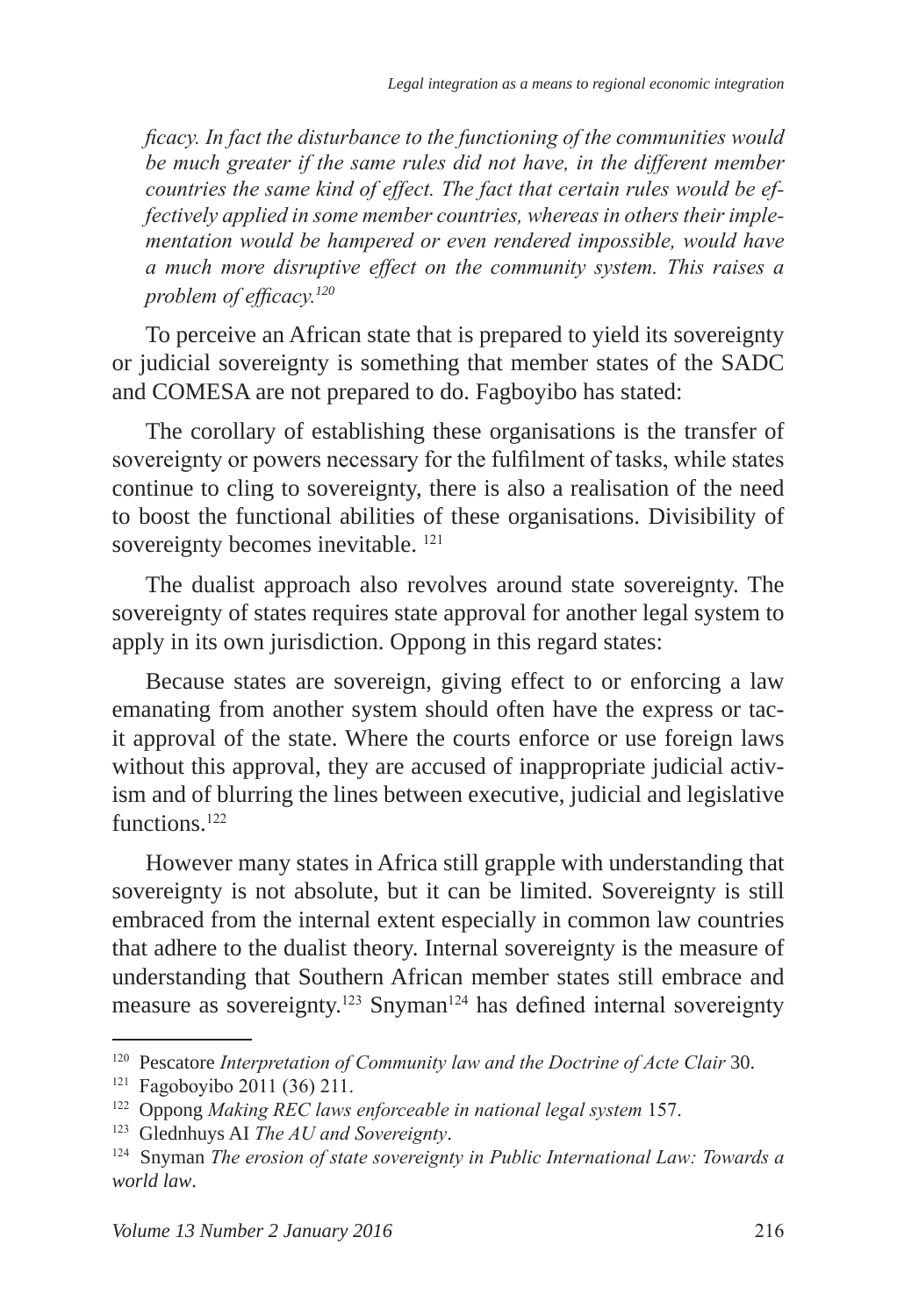as "The competence and authority to exercise the function of a state within a national border and to regulate internal affairs freely."<sup>125</sup> Sovereignty must be considered as a responsibility. This emanates from the findings made by the International commission on intervention and state sovereignty (hereinafter referred to as ICSS).

It is incumbent upon the judiciary of the member states to ensure that the provisions of international law are upheld. In Seychelles in the case of *Hans Hackl v Fiu*<sup>126</sup> *and another* the judge alluded to the fact that sovereignty is not absolute and it can be limited.

Twomey J stated:

*We have also had to consider in this context whether there are permissible limitations to the principle of sovereignty. We find that there are. In this context we state that the rule of law and international human rights law may well override a state's claim to sovereignty…..The present case concerns the export of components of nuclear warhead and the public , national and international interest far outweighs the principle of sovereignty.<sup>127</sup>*

In issues where public, national and international interest far outweighs the states' sovereignty then sovereignty of states ought to be limited. The intended purposes of the REC's and the interest which its laws seeks to protect is of public ,national and international interest which far outweighs the principle of sovereignty which most member states hinge on as a means of resisting community law to be part of its municipal laws. A dualistic approach to integration is not permissible for the purposes of REI.

#### **VI. CONCLUSION**

The African continent has not fully embraced the use of the law as a means to fully achieve REI. The laws that are in place do not harness the supranational nature of communities especially in the SADC region.

<sup>125</sup> Snyman *The erosion of state sovereignty in Public International Law: Towards a world law*.

<sup>126 (</sup>SCA 1 /2009).

<sup>127 (</sup>SCA 1 /2009).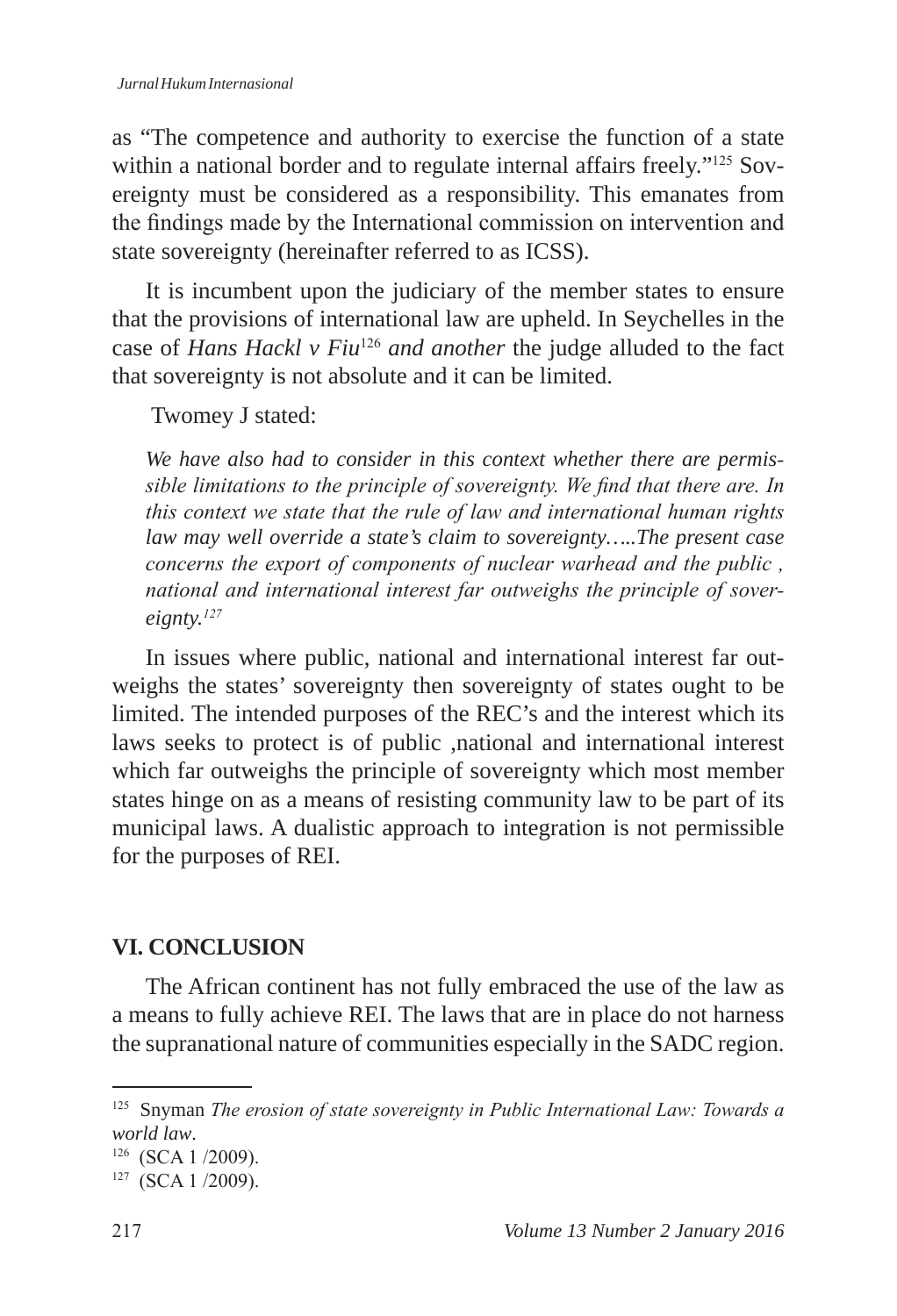It is highly recommended that from the continental apex that the AU uses the law as a tool that ensures implementation and application of laws effectively for the realisation of REI. The member states to the AU and the SADC must now accept for the purposes of REI to yield their sovereignty and have REI laws reign supreme over their municipal laws. The role of the REC judiciary can never be under estimated as it has been clearly highlighted that the ECJ was the vehicle to realising REI so must be the SADC Tribunal. If the new protocol on the tribunal is implemented it would have signalled the death of the SADC.

#### **REFERENCES**

#### **Literature**

- Balassa B The theory of Economic Integration George Allen &Unwin Ltd London 1962.
- Becker Ruppel and Bangamwabo The SADC Tribunal: A legal analysis of its mandate and role in regional integration
- Barley A and Mattli Europe Before the court: A political Theory of legal integration 1993 IO 41-76.
- Erasmus G The new protocol for the SADC Tribunal: Jurisdictional changes and implications of SADC Community Law Stellenbosch: TRALAC
- Hartley T.C The foundations of European Community law 5th ed Oxford University Press New York 2003
- Fagobayibo Common Problems affecting supranational attempts in Africa: An Analytical overview 2013 PER vol 16
- Fagabayibo Exploring legal imperatives of regional integration in Africa
- Fagobayibo Re-thinking the African Integration process. A Critical political –legal perspective on building a democratic African Union 2011 SAYIL 209-225
- Fullerton JS Inherited legal systems and effective rule of law: Africa and the Colonial legacy 2001 J' of MAS 571-596
- Glednhuys The AU and Sovereignty as a Responsibility 2012 AI vol 42(3) December
- Pinedo ME EE and EEA law: A comparative study of effectiveness of European Law. European Law Publishing 2009 Amsterdam
- Killander and Adjolohun International law and domestic Human Rights Litigation Pretoria University Law Press 2010 Cape Town
- Mancuse S Creating mixed jurisdictions: Legal Integration in the SADC 2011 J'Comp  $\mathbf{L}$
- Marquis HL Legal Integration in the Common Market J' Int L
- Oppong RF Legal aspects of economic integration in Africa. Cambridge University Press 2011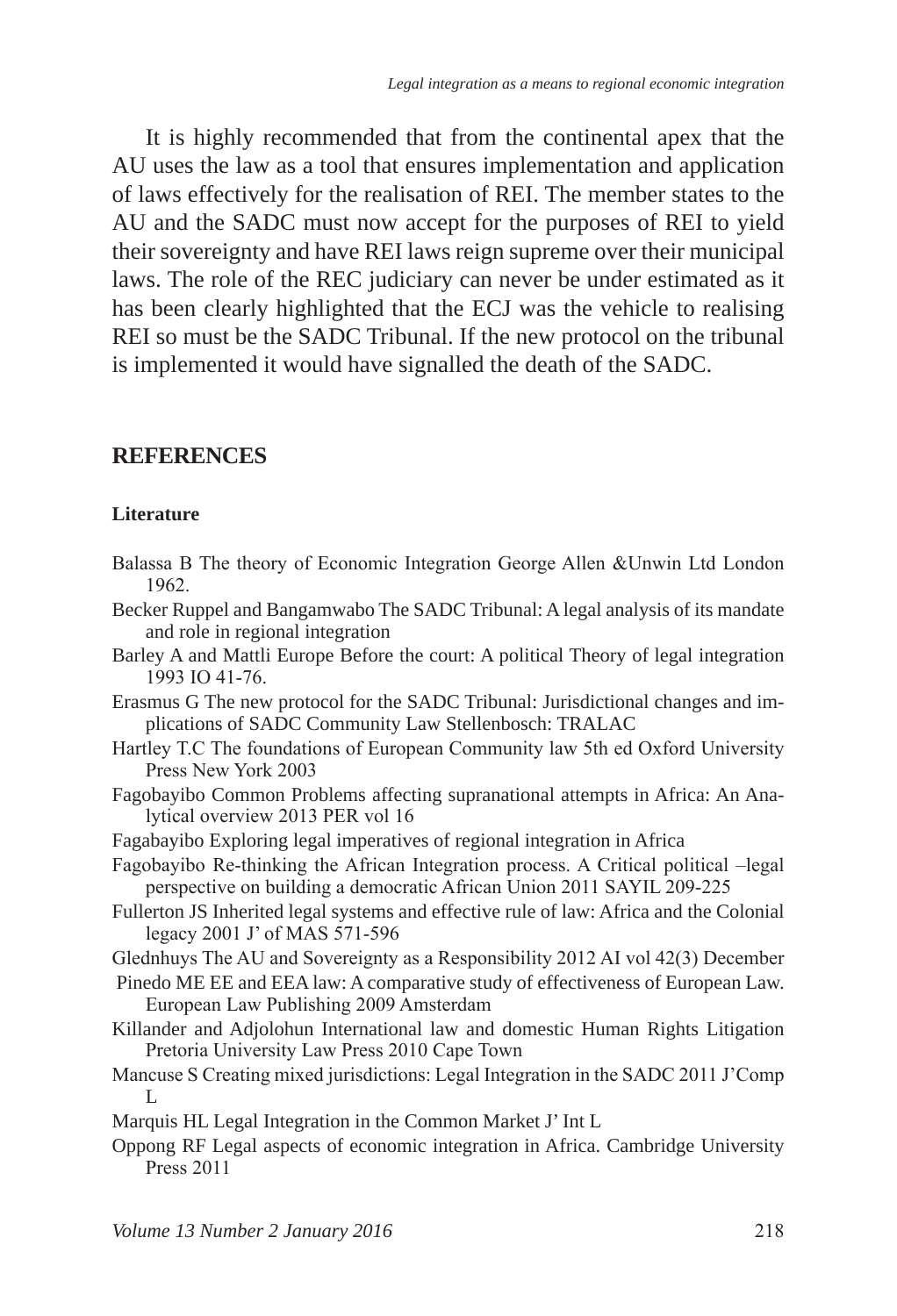Oppong Making REC's law enforceable in a national legal system

Pescatore P The law of integration: emergence of a new phenomenon in international relations, based on the experience of the European Communities. Sijthoff, 1974. Leiden

Pescatore Interpretation of Community law and the Doctrine of Acte Clair

- Pitarakis J and Tridmas G Joint Dynamics of legal and Economic Integration in the European Union 2003 EJLE 357-368
- Saurombe An analysis of economic Integration in Africa with reference to the AU and the AEC 2012 SAPL 292-314
- Saurombe The European Union as a model for regional integration in the Southern African Development Community: A selective institutional comparative analysis 2013 LDD
- Sodipe and Osuntogun The quest for a supranational entity in West Africa. Can the economic Community of West African states attain the status? 2013 PER Vol 116 No 3
- Ferreira MP and Snyman The Erosion of state Sovereignty in public International Law: Towards a world law

Tam D The History of the Court of Justice of the EU since its origins

Verdross A On the Concept of International Law 1949 Am'J of Int L 435-440

#### **International agreements**

Treaty Establishing the European Coal and Steel Community (1952)

Treaty Establishing the European Economic Community (1957)

Treaty Establishing the African Economic Community (1994)

Treaty Establishing the Southern African Development Community (1994)

Agreement establishing the Common Market for Eastern and Southern Africa (1994) Vienna Convention on the Law of Treaties (1969)

- Lagos Plan of Action for the Economic Development of Africa 1980-2000. (1980)
- Monrovia Declaration of the commitment of the Heads of State and Government, of the Organisations of African Unity on Guidelines and measures for national and collective self-reliance in social and economic development for the establishment of a new international economic order. Res No AHG/ST .3 (XVI).

Sirte Declaration of 1999EAHG/Draft/Decl. (IV) Rev.1 1999.

The New Protocol on the Tribunal in SADC (2014)

The Protocol on relations between the African Union and the Regional Economic Communities (1998)

The Constitutive act of the African Union (2001)

#### **Case law**

R v Secretary of State for Transport Ex P Factortame UKHL 7; (1990) C-213/89

Administration des Contributions Indirects et Comité Interprofessionel des Vins. Doux Naturels v. Ramel case (1970)

Minister of Economic affairs v Fromagarie Franco Suisse [1972] C.M.L.R. 330.